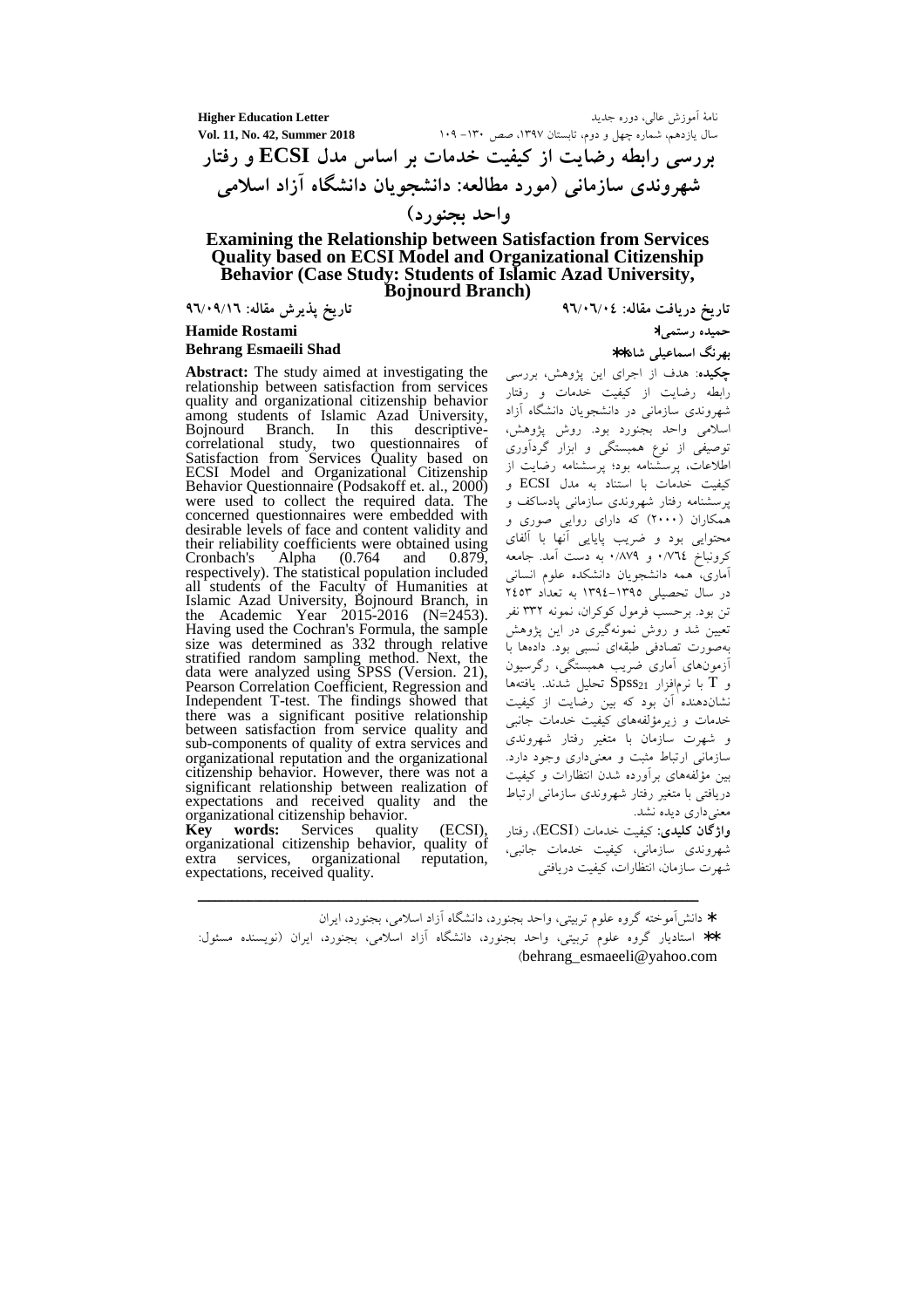مقدمه

توجه به کیفیت کالا و حساسیت به خدمات مطلوبتر از مهمترین نکاتی است که جامعه جهانی در عصر حاضر برای آنها اهمیت خاصی قائل است (رمضانیان و همکاران، ۱۳۹۲، ٦٦). در طول دو دهه گذشته، پژوهشگران توجه ویژهای را به مطالعه كيفيت خدمات اختصاص دادهاند اما با توجه به ماهيت ناملموس خدمات، ارزشيابي آنها دشوارتر از ارزشیابی محصولات است. از آنجایی که خدمات سهم قابل توجهی از فعالیتهای اقتصادی (در حدود ۵۰ تا ۷۰ درصد) در کشورهای پیشرفته را دارند، پژوهشگران برای طراحی و توسعه الگویی برای ارزشیابی کیفیت خدمات تمایل زیادی نشان می دهند (خورشیدی، نقاش و محمدیان، ۱۳۹۱، ۱۵۲).

کیفیت خدمات همواره بهعنوان بخش مهمی از اقتصاد کشورها مطرح بوده و در زمان حاضر پیش نیاز موفقیت در دنیای پررقابت است. بررسیهای مختلف در این زمینه نشان داده است که کیفیت خدمات می تواند به رضایت و به دنبال آن وفاداری مشتریان و همچنین جذب مشتریان جدید منجر شود و در این صورت سازمانهای خدماتی می توانند با اثربخشی بیشتری به فعالیت ادامه دهند (کروبی و یوسفی، ۱۳۸۹، ٦٦). امروزه كيفيت را خواسته مشترى تعريف مى كنند و ادراكات و انتظارات مشترى را اصلی ترین عامل تعیین کننده کیفیت می دانند (رمضانیان و همکاران، ۱۳۹۲، ٦٦)؛ یوپایی محیط و رقابت فزاینده، سازمانها را بر آن داشته تا برای فعالیت، رقابت پذیر تر شوند، رضایت مشتریان خود را به دست آورند و مشتریان جدیدی نیز کسب کنند (طباطبایی هنزایی و اخوان، ۱۳۸۹، ۱)؛ زیرا بقای هر سازمانی مبتنی بر مشتریان آن است. بنابراین هر سازمانی باید نیازمندیهای أنها را شناسایی کند و رضایت أنها را برآورده سازد و پیوسته در جهت افزایش رضایت آنها اقدام کند (شکستهبند، ۱۳۸۸، ٦٠). توجه به كيفيت خدمات از عوامل مؤثر در موفقيت و بقاى هر سازماني ازجمله سازمانها و مؤسسات آموزش عالی است (عباسیان و همکاران، ۱۳۹۰، ۹۲). کاثبرت ٰ a, b) هغالیت آموزش در دانشگاه را نیز به این دلیل که چون ناملموس است و با معیار جداناپذیری ارائه کننده و گیرندهٔ خدمات و همزمانی وجود آنها در یک زمان و غیرقابل ذخیره بودن مشخص می شود، نوعی ارائه خدمات می داند.

 $1$ . Cuthbert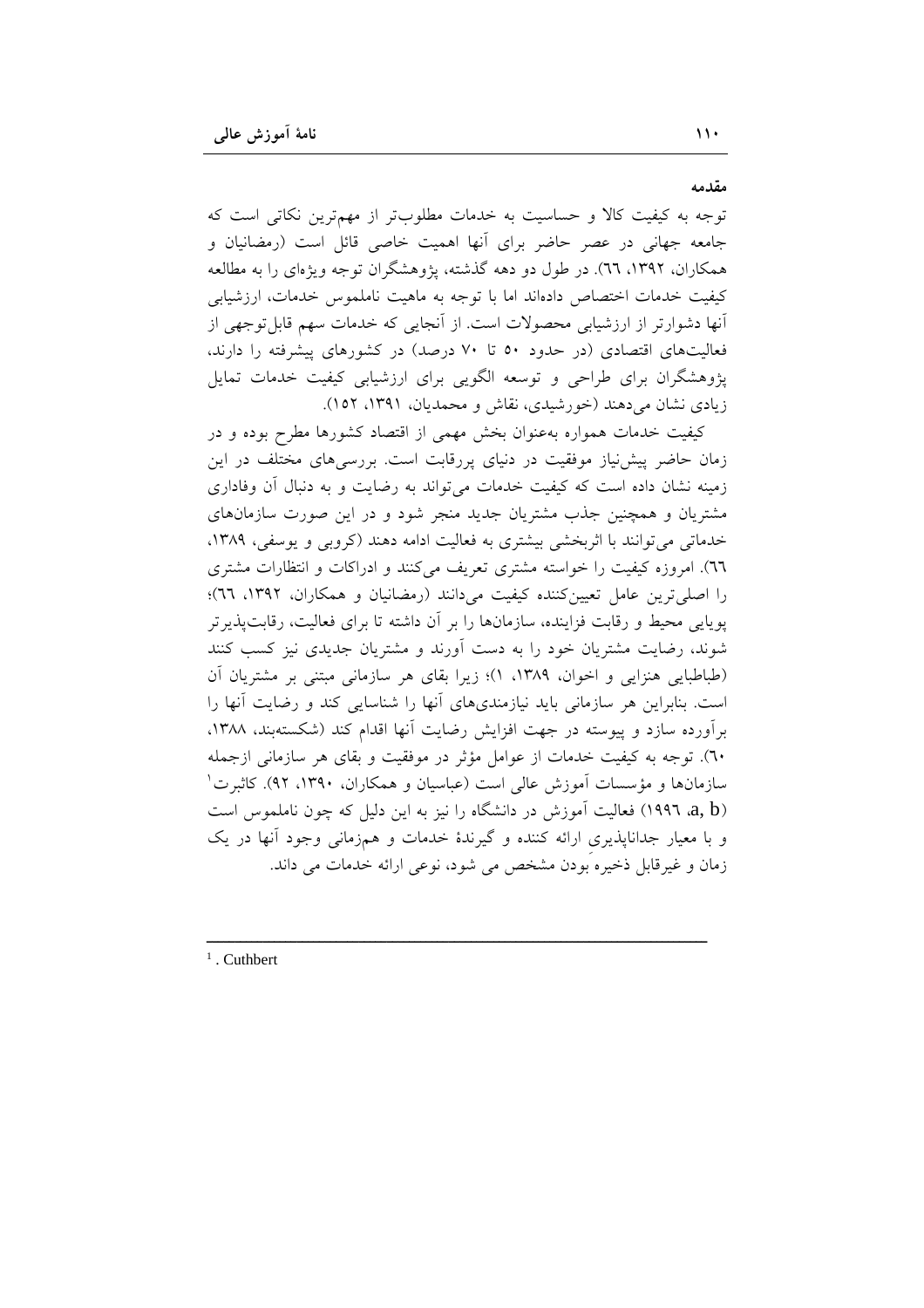برای اینکه دانشگاهها از مرحله کمی به کیفی سوق داده شوند، ضرورت ارزیابی ادراکات و انتظارات دانشجویان به منظور تحلیل شکافهای برنامهریزی در جهت كاهش يا حذف اين كاستىها، مقايسه وضعيت موجود با ساير رقبا، بازبيني فرايندها، کسب مزیت رقابتی بیشتر احساس میشود (محبیفر و همکاران، ۱۳۹۲، ٥)؛ در صنعت دانشگاهداری با توجه به نوع خدماتی که ارائه میشود و با مدنظر قرار گرفتن نوع ارتباط تنگاتنگی که بین سازمان و دانشجویان آن وجود دارد، اهمیت دانشجویان دوچندان می شود؛ بنابراین از زمان تولید خدمت تا عرضه آن به دانشجو باید نظرها، سلیقهها و تمایلات وی کاملاً مورد توجه و رسیدگی قرار گیرد (درویش متولی و همکاران ۱۳۹۰، ۵۲). اطمینان از کیفیت مطلوب عملکرد – در دانشگاهها– بهمنظور جلوگیری از هدر رفتن سرمایههای انسانی و مادی و نیز داشتن توانایی رقابت در دنیای آینده که در آن کیفیت مهم ترین مؤلفه برای ادامه حیات هر سازمان است، ضرورتی انکارنایذیر است (فعلی و همکاران، ۱۳۹۰، ۱۹۹). با توجه به تغییرات در عرصههای جهانی و درنتیجه در آموزش عالی، آموزش با هر کیفیتی مورد قبول نیست. امروزه، اغلب دانشگاهها دریافتهاند که باید کیفیت خدمات آموزشی خود را ارتقا دهند (ووس و همکاران'، ۲۰۰۷، ۹٤۹). خدماتی که در دانشگاهها و مؤسسات آموزش عالی ارائه می شود، از مهم ترین حوزههای خدماتی در هر جامعهای است بنابراین توجه به ارتقای کیفیت خدمات آموزشی امری ضروری به نظر می رسد (نورالنسا و همکاران'، ۲۰۰۸). از نظر یونسکو، کیفیت در آموزش عالی، مفهومی چندبعدی است که به میزان زیادی به وضعیت محیطی نظام دانشگاهی، مأموریت و شرايط دانشگاهي بستگي دارد (سبحاني نژاد و فردائي بنام، ١٣٨٨).

از دهه ۱۹۷۰ پژوهشگران، مطالعات جامعی را درباره رضایتمندی مشتری آغاز کردند و در اواسط دهه ۱۹۹۰ شاخص رضایتمندی مشتری (ECSI) به عنوان یک ابزار مفید برای اندازهگیری کیفیت خروجی سازمان مورد توجه واقع شد که در آن محرکهای رضایتمندی مشتری، تصویر درک شده توسط مشتری، انتظارات مشتری، کیفیت درک شده و ارزش درک شده و وفاداری مشتری مورد توجه بود (صدقی و همکاران، ۱۳۸۸، ۱۰۶)؛ قابل ذکر است که توجه به کیفیت خدمات در آموزش عالی نیز از دهه ۱۹۸۰ شروع شد که این افزایش توجه، ریشه در نیاز مؤسسات در تطبیق با

- $<sup>1</sup>$ . Voss et al</sup>
- <sup>2</sup>. Norolnesa et al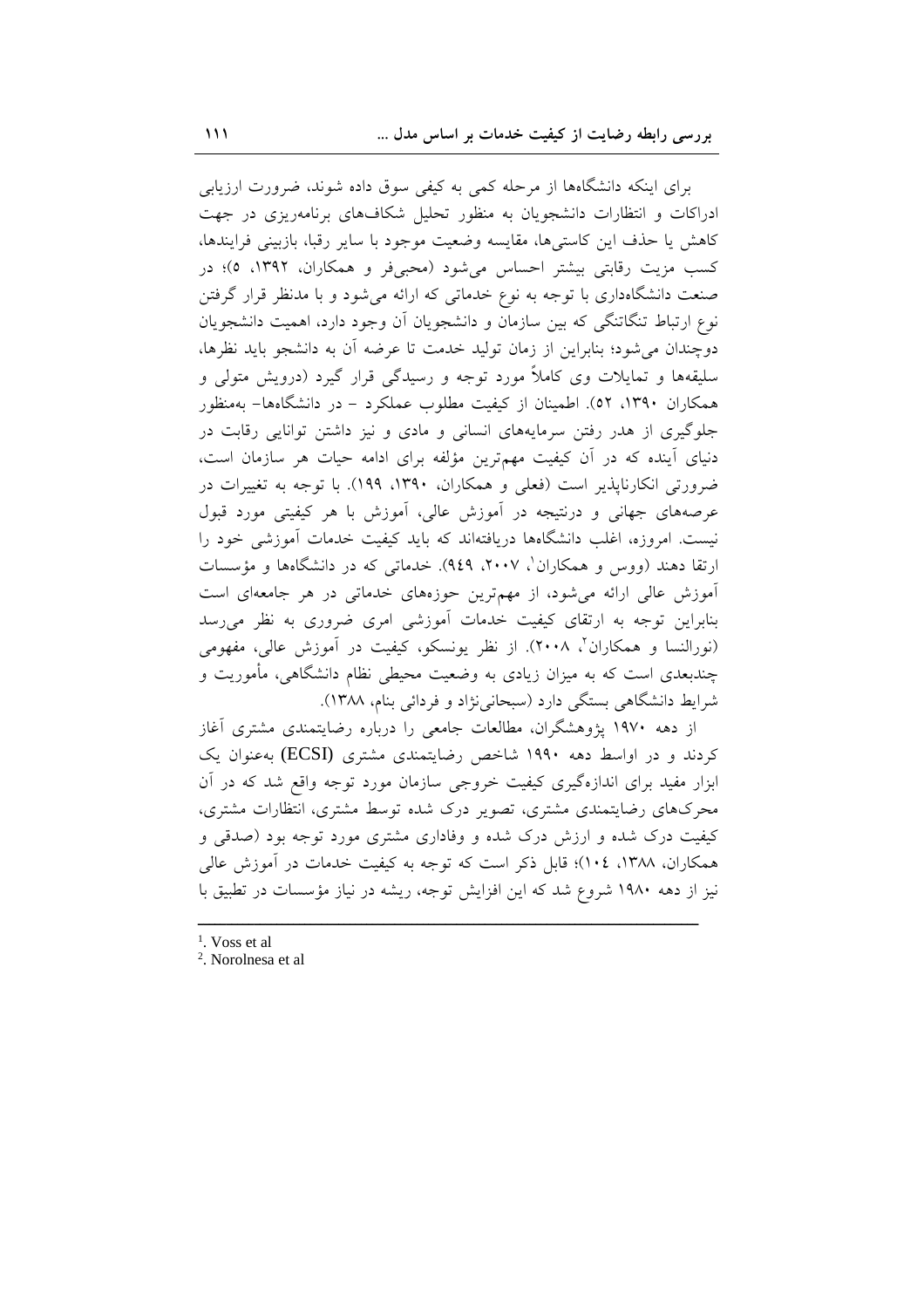وضعیت مالی و فشار مشتریان برای بهبود کیفیت خدمات دارد (زاهدی، ۱۳۹۰، ۲). مشتریان نظام آموزشی، نیازها و انتظارات متفاوتی از نظام آموزشی دارند و شناخت این انتظارات و برآورده کردن آنها، از ویژگیهای اصلی دانشگاه پاسخگو و باکیفیت است (جمالی زواره و همکاران، ۱۳۹۲، ۷).

اهمیت کیفیت خدمات نهتنها به بحث سودآوری و اقتصاد سازمان مربوط میشود بلکه امروزه سازمانها دریافتهاند که مجموعه رفتارهای افراد تأثیر قابلتوجهی بر موفقیت سازمانها دارد بهویژه رفتار داوطلبانه و اختیاری که- در جهت هدفهای سازمانی- انجام میدهند (بهادریفر و همکاران، ۱۳۹۰، ۲٤). عنوان رفتارهای داوطلبانه افراد در سازمان، «رفتار شهروندی سازمانی» است.

سازمانها بدون تمایل داوطلبانه افراد به همکاری، قادر به توسعه خود نیستند؛ زیرا در همکاری داوطلبانه، افراد، کوشش و انرژی و بصیرت خود را برای شکوفایی تواناییهای خود به نفع سازمان ابراز میکنند و این امر در دنیای کنونی، عاملی کلیدی در اجرای مؤثر تصمیمهای راهبردی شناخته شده است (زارعی متین و احمدی، ۱۳۸۸)؛ رفتار شهروندی سازمانی بهعنوان رفتاری اختیاری و فراتر از وظیفه که بهطور مستقیم یا غیرمستقیم بهوسیله سیستم پاداش رسمی سازمان مورد تقدیر قرار نمی گیرد، شناخته می شود و باعث ایجاد تنوعی از رفتارها مانند انجام وظایف جانبی، کمک رسانی داوطلبانه به دیگر افراد، توسعه حرفهای، اطاعت از مقررات سازمانی، تلاش در جهت ارتقای سازمان و کمک به حفظ نگرش مثبت و تحمل ناملایمات در کار تعریف می شود (عظیمزاده و همکاران، ۱۳۸۹، ۲۸). بهزعم پودساکف و همکاران ا (۲۰۰۰) مفهوم رفتار شهروندی سازمانی، سازهای درباره نحوه تعاملات پیوسته اعضای واحدهای سازمانی است. رفتار مذکور سطح و چگونگی پیامدهای سازمانی را در جهت مطلوب تقویت کرده، حفظ و نگهداری افراد در سازمان را آسانتر می کند و با اختصاص زمان بیشتر برای برنامهریزی و حل مشکلات کارکنان، توانایی أنان را در راستای اثربخشی سازمانی بهبود خواهد بخشید.

رفتار شهروندي سازماني از ابعاد مهم جامعهشناسي سازمانها ازجمله دانشگاههاست. کارکنان دانشگاهی با رفتارهای نوعدوستانه و جوانمردانه، همراه با ادب و مهربانی، خوش خویی و حس وظیفهشناسی به افزایش کیفیت در دانشگاه

<sup>1</sup>. Podsakoff et al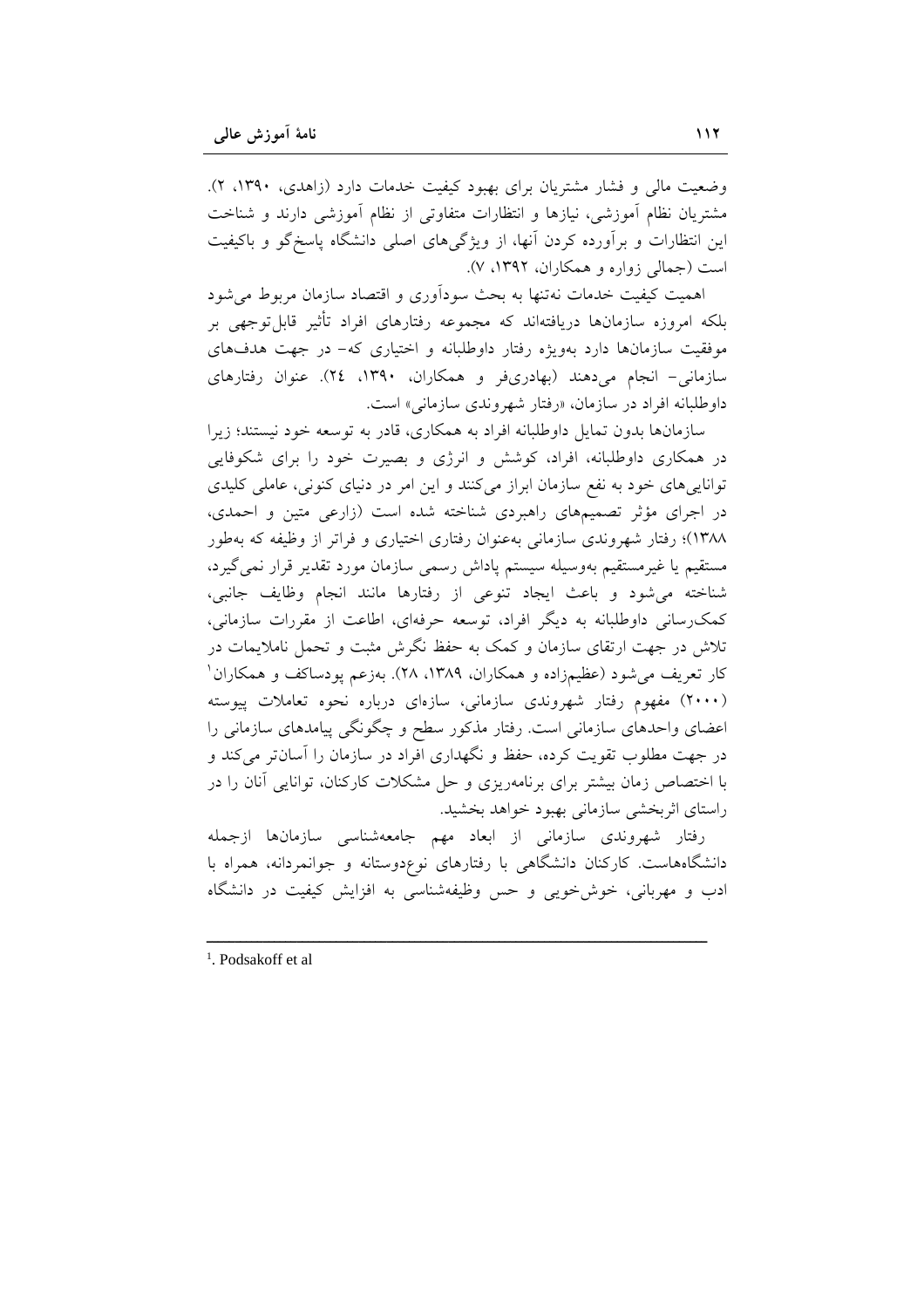کمک مؤثری خواهند کرد. رفتار شهروندی سازمانی از شاخصهایی است که موجب بهبود عملکرد کارکنان می شود و سازمان را بهسوی تحقق هدفها سوق میدهد (هویدا و نادری، ۱۳۸۸، ۷). با بررسی رفتار شهروندی سازمانی در نظام آموزش عالی، تلاش میشود تا با تمرکز بر مدیریت رفتار نیروی انسانی، حرکت مراکز آموزش عالی برای دستیابی به هدفهای عالی تسریع شود تا درنهایت باعث بهبودی و توسعه عملکرد هرچه بیشتر سازمانها و حتی وضعیت اجتماعی جامعه شود. به این ترتیب مطالعه و بررسی این گونه رفتارها در مراکز آموزش عالی، بسیار ضروری و مهم به نظر میرسد (موسیخانی، ۱۳۹۱، ٤٦). بهزعم پیلماز و تاسدان' (۲۰۰۹) درک بهتر رفتار شهروندی سازمانی در مؤسسات آموزشی، میتواند به رشد و اثربخشی آن مؤسسات كمك كند.

زافیروپولوس و ورانا<sup>۲</sup> (۲۰۰۸) بر رابطه کیفیت و رضایت مشتری تأکید داشتند. توجه به کیفیت خدمات برای ایجاد رفتار شهروندی سازمانی در دانشگاهها می تواند فواید اَتی بسیاری مانند افزایش جذب دانشجو و افزایش ماندگاری دانشجویان و درنتیجه جلوگیری از آنتروپی مثبت در پی داشته باشد. همچنین در ارتباط با فواید آتی، توجه به این موضوع در دانشگاهها با توجه به کلیدی بودن این سازمان در تربیت نسل آینده و اثرگذاری آن در افزایش کارایی و اثربخشی دیگر نهادها میتوان گفت که افزایش کیفیت و اثربخشی دانشگاهها شرایطی را فراهم خواهد کرد که در آن افرادی پرورش یابند که نهتنها دارای توانمندی و کارایی بالایی در انجام وظایف محوله خود خواهند بود بلکه برخوردار از وجدان کاری بالایی نیز باشند. با توجه به مطالب مذکور و نظر به اینکه تاکنون در هیچ پژوهش داخلی، رابطه رضایت از کیفیت خدمات در بروز رفتارهای فرانقشی در حوزه آموزش عالی بررسی نشده است و همچنین با عنایت به اینکه در میان انبوه مؤسسات آموزش عالی غیر دولتی، مؤسسهای (دانشگاهی) در جذب دانشجویان موفقتر خواهد بود که شهرت بهتری در میان مشتریان خود داشته باشد، بر این اساس در پژوهش حاضر، پاسخ به این پرسش مد نظر است که آیا بین رضایت از کیفیت خدمات بر اساس مدل ECSI و رفتار شهروندي سازماني دانشجويان دانشگاه آزاد اسلامي واحد بجنورد رابطه وجود دارد؟

- <sup>1</sup>. Yilmaz & Tasdan
- <sup>2</sup>. Zafiropoulos & Vrana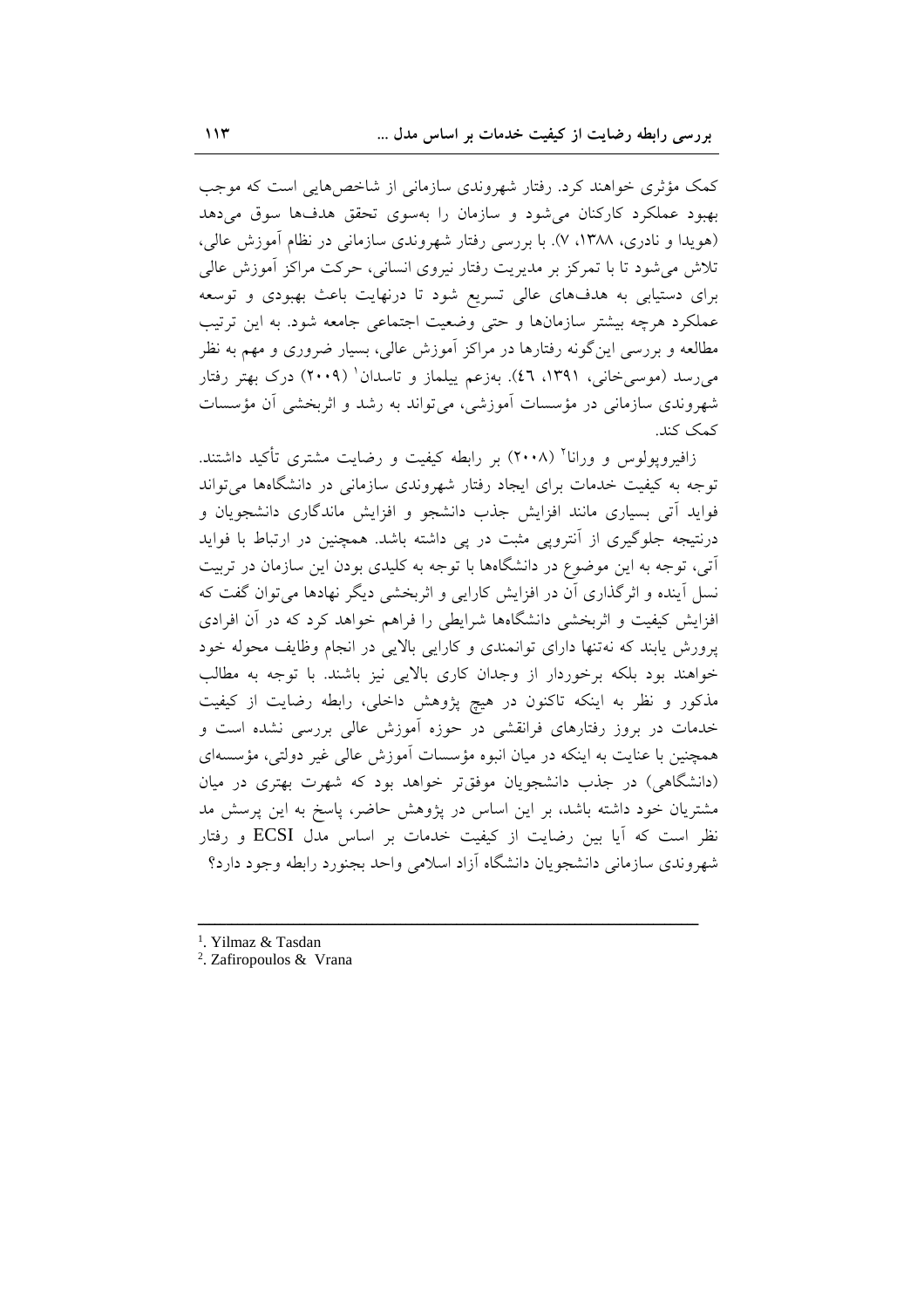ييشينه يژوهش

سازمانها برای اندازهگیری رضایت مشتری باید شاخصهایی برای این منظور تنظیم کنند. از دهه ۱۹۷۰ پژوهشگران در زمینه رفتار مصرفکننده و بازاریابی، مطالعه جامعی را درباره رضایتمندی مشتری آغاز کردند. در اواسط دهه ۱۹۹۰ شاخص های رضایتمندی مشتری (CSI) بهعنوان ابزاری مفید برای اندازهگیری کیفیت خروجی سازمان، مورد توجه دولتها و شرکتها واقع شد. در سال ۱۹۹۶ انجمن کیفیت آمریکا و دانشکده تجارت دانشگاه میشیگان، شاخص ACI را ارائه دادند که برای سنجش کیفیت خدمات ارائه شده به مشتری، عواملی به شرح شکل (۱) باید مورد سنجش قرار گیرد.



مدل ECSI' که در سال ۲۰۰۰ ارائه شده است، درواقع شکل جدیـد و اصـلاح شـده ACSI است. انتظارات مشتری، کیفیت دریـافتی، ارزش دریـافتی و وفـاداری مشـتری دقيقاً مشابه مدل ACSI است. نكتــه قابــل توجــه ايــن مــدل افــزودن عامــل «شــهرت ساز مان» است.

<sup>1</sup>. Customer Satisfaction Index

<sup>2</sup>. Europian Customer Satisfaction Index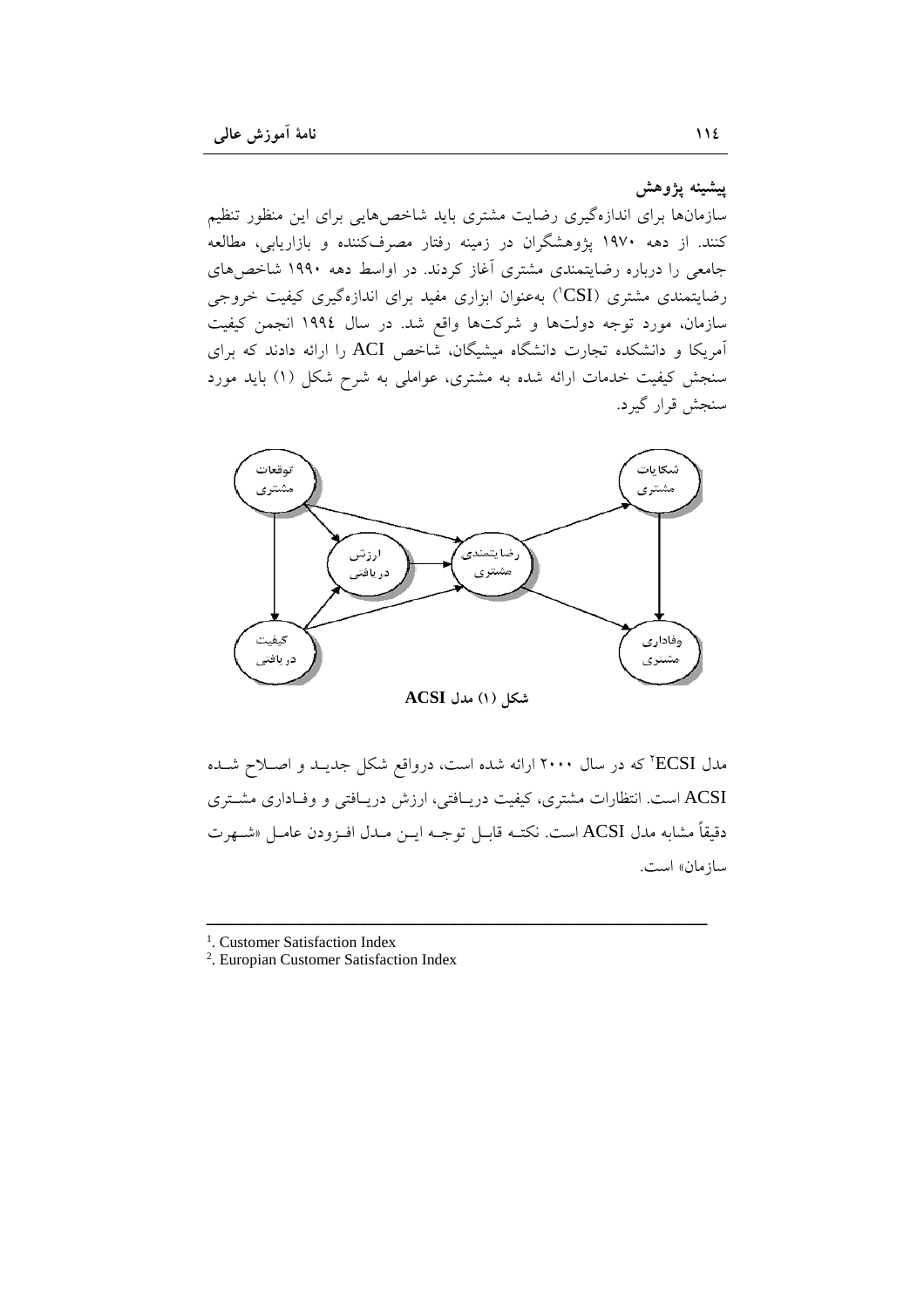

شكل (٢) مدل ECSI

بسیاری از پژوهشگران به تأثیر کیفیت خدمات بر رفتار مشتریان اذعان دارند، بنابراین مؤلفه دیگری که در یژوهش حاضر مد نظر قرار گرفته، «رفتار شهروندی سازمانی» است. تلاشهایی که فراتر از وظایف تعریف شده کارکنان باشد، رفتار شهروندی سازمانی نامیده میشود. نخستین نظریهپردازیها در خصوص رفتار شهروندی سازمانی در سال ۱۹۳۸ مربوط به چستر بارنارد است. بارنارد با بیان مفهوم «تمایل و اشتیاق به همکاری» این رفتار را مورد توجه قرار داد. برخی صاحب نظران دیگر معتقدند پیشینه مفهوم رفتار شهروندی سازمانی را میتوان در نظرات کاتز (١٩٦٤) جستجو كرد. وى با تمايز قائل شدن بين عملكرد نقش و رفتارهاى نوأورانه و خودجوش کارکنان از اولین نظریهپردازان رفتار شهروندی سازمانی است (یودساکف و همکاران، ۲۰۰۰، ۵۵۱). بهزعم یودساکف و همکاران (۲۰۰۰) مفهوم رفتار شهروندی سازمانی، سازهای پیرامون نحوه تعاملات پیوسته اعضای واحدهای سازمانی است. این رفتار، سطح و چگونگی پیامدهای سازمانی را در جهت مطلوب تقویت میکند، نیاز سازمان به اختصاص بخشی از منابع کمیاب برای انجام وظایف ساده سازمانی را کاهش میدهد، حفظ و نگهداری مکرر کارکنان در سازمان را میسرتر کرده و با اختصاص زمان بیشتر برای برنامهریزی و حل مشکلات کارکنان، توانایی آنان را در جهت اثربخشی سازمانی بهبود خواهد بخشید.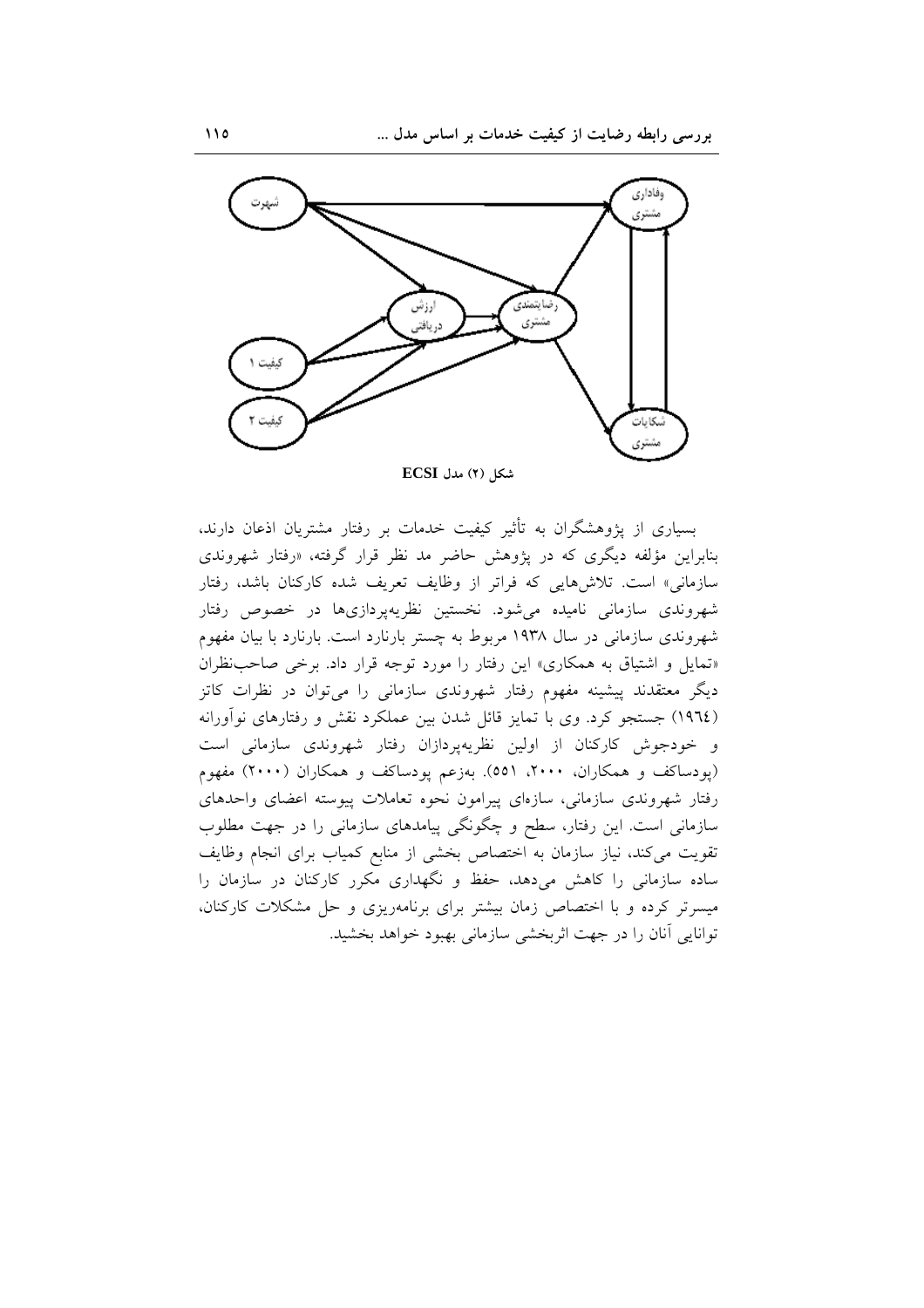اورگان (۱۹۸۸) رفتار شهروندی سازمانی را رفتاری خودجوش و آگاهانه تعریف کرده است که بهطور مستقیم یا صریح در نظام پاداشدهی رسمی سازمانی تقویت نشده اما درمجموع اثربخشی سازمانی را ارتقا میدهد. پودساکوف و همکاران (۲۰۰۰) مقیاس پنج بعدی از رفتار شهروندی سازمانی ارائه کردند که عبارت است از: نوع دوستی': کمک به همکاران و کارکنان برای انجام وظایف در شرایط غیر

- معمو ل. وظیفهشناسی؟: انجام وظایف تعیین شده به شیوهای فراتر از آنچه انتظار
	- مي رو د. جوانمردي": تأكيد بر جنبههاي مثبت سازمان به جاي جنبههاي منفي آن.
		- فضيلت مدني أ: مستلزم حمايت از عملياتهاي اداري سازمان است.
- ادب و نزاکت<sup>ه</sup>: مشورت با دیگران پیش از اقدام، اطلاع دادن پیش از عمل و رد و بدل کردن اطلاعات.

در ادامه بحث، برخی پژوهشهای انجام گرفته درباره کیفیت در آموزش عالی معرفی می شود. روحانی و امانی (٢٠١٦) به این نتیجه دست یافتند که رابطه مثبتی بین فرهنگ سازمانی و رفتار شهروندی سازمانی وجود دارد. حیدری سورشجانی و همکاران (۱۳۹۵) در یژوهش «ارزیابی کیفیت خدمات اَموزشی تحصیلات تکمیلی بر اساس مدل سروکوال از دیدگاه دانشجویان دانشگاه رازی» نشان دادند که کیفیت خدمات آموزشی در حد مطلوب نیست. تقی پور و همکاران (۱۳۹۵) در پژوهش خود دریافتند که بین میزان رضایت دانشجویان از کیفیت خدمات آموزشی برحسب رشته تحصیلی، معدل کل نمرهها و جنسیت تفاوت معنیداری وجود دارد. نعیمی و همکاران (١٣٩٤) نشان دادند که بین متغیرهای سن، سابقه شغلی، معدل و رضایت از رشته تحصیلی، همبستگی مثبت و معنیداری با متغیر رضایت از کیفیت آموزشی وجود دارد. غنجی و خشنودیفر (۱۳۹۳) در پژوهش خود نشان دادند که مؤلفههای همدلی استادان، دسترسی به استادان، امکانات اداری – آموزشی و مهارتهای تدریس درمجموع ۸۳/۰۷ درصد کل واریانس کیفیت خدمات آموزشی را تبیین میکنند. نتایج

- $<sup>1</sup>$ . Altruism</sup>
- <sup>2</sup>. Conscientiousness
- $3.$  Sportsmanship
- <sup>4</sup>.Civic virtu
- $5$ .courtesy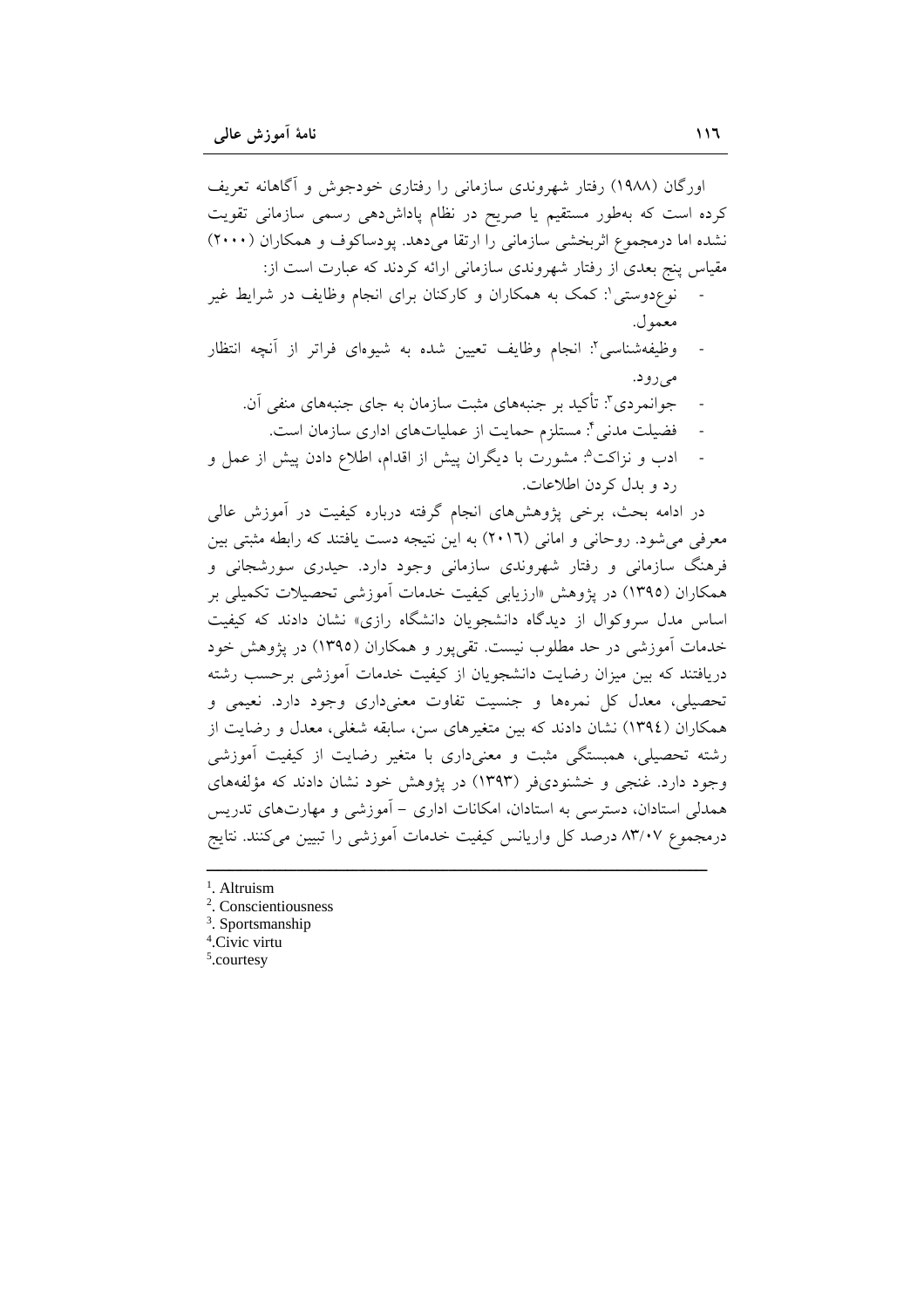یژوهش حیدری رفعت و همکاران (۱۳۹۲) نشان داد که ادراک و انتظار دانشجویان از کیفیت خدمات آموزشی در همه ابعاد، بیشتر از حد متوسط است و بین ادراک و انتظار دانشجویان از کیفیت خدمات اَموزشی تفاوت معنیداری وجود داشت. بررسی ها نشان داد که بین ادراکات دانشجو بان دانشکده فنی دانشگاه تهران از کیفیت خدمات آموزشی از لحاظ جنسیت بهجز در بعد اطمینان در سایر ابعاد تفاوتی دیده نمیشود. بین انتظارات دو گروه دختر و پسر در ابعاد پنجگانه سروکوآل نیز تفاوتی دىدە نشد.

یافتههای صفرنیا و همکاران (۱۳۹۲) نشان داد که درک عدالت توسط مشتری بر رضایت و رفتار شهروندی وی تأثیر میگذارد. طالقانی و همکاران (۱۳۹۱) در پژوهش خود بر اهمیت شهرت سازمانی تأکید کرده و اظهار داشتند بین شهرت سازمان با تعهد سازمانی رابطه وجود دارد. خطیبی و همکاران (۱۳۹۰) نشان دادند در ينج بعد كيفيت خدمات أموزشي (تضمين، ياسخگويي، هم دلي، اطمينان، ملموس) بين وضع موجود و وضع مطلوب شكاف معنى دار و منفى وجود دارد. بيشترين شكاف کیفیت مربوط به بعد تضمین و کمترین اَن مربوط به بعد ملموس بود. بررسی عوامل جمعیتشناختی نیز نشان داد شکاف کیفیت خدمات آموزشی در دانشجویان زن، بهصورت معنیداری کمتر از دانشجویان مرد است، همچنین شکاف کیفیت خدمات گزارش شده در دانشجویان سال چهارم، بهصورت معنی داری بیش از دانشجویان سال دوم و سوم است. مقایسه شکاف کیفیت خدمات در عبارتهای پرسشنامه، نکات ارزشمندی برای تعیین استراتژیهای بهبود کیفیت دربردارد.

یاوالاچه-ایلای' (٢٠١٤) در تحقیق خود بیان کردند افرادی که از سازمان خود رضایت دارند، رفتارهای شهروندی سازمانی بیشتری از خود نشان می دهند و این امر با میزان خدمات ارائه شده در سازمان بستگی دارد. میائو ۲۰۱۱) در پژوهش خود نشان داد که بین حمایت سازمانی ادراک شده با رفتار شهروندی سازمانی رابطه وجود دارد. فاگانل<sup>۳</sup> (۲۰۱۰) در پژوهش خود به این نتیجه رسید که شکاف معنیداری بین کیفیت خدمات دریافتی و کیفیت خدمات مورد انتظار وجود دارد. رورخام<sup>،</sup> (۲۰۱۰)

- <sup>1</sup>. Pavalache-Ilie
- <sup>2</sup>. Miao
- <sup>3</sup>.Faganel
- <sup>4</sup>.Rurkkhum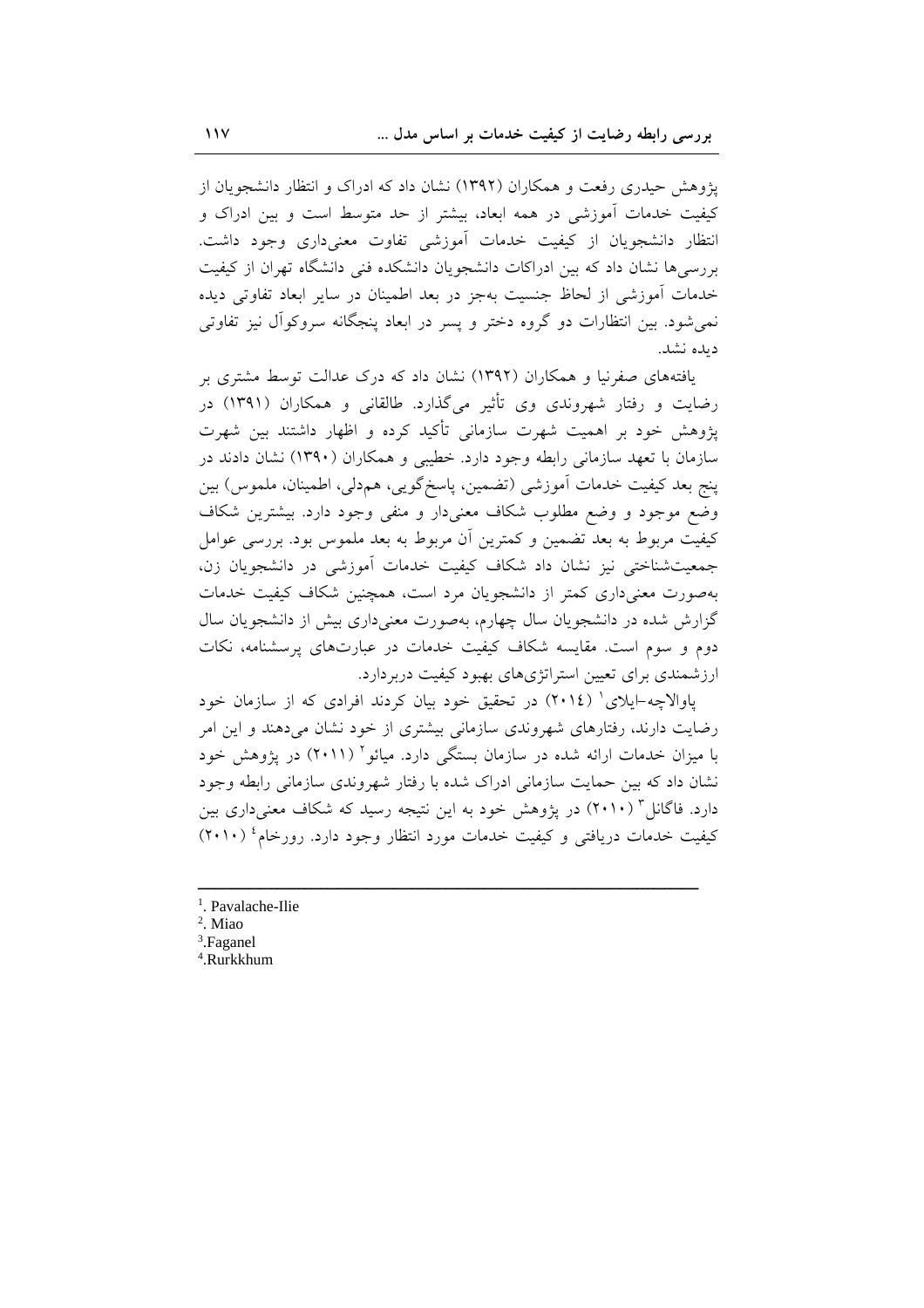در پژوهشی با عنوان «بررسی رابطه تعلقخاطر و رفتار شهروندی سازمانی کارکنان» یادآور شد که بین تعلقخاطر و رفتار شهروندی سازمانی کارکنان، رابطه مثبت و معني داري وجود دارد.

## روش شناسی

پژوهش حاضر از لحاظ هدف، کاربردی، از نوع توصیفی و از حیث سنجش رابطه دو متغیر از نوع همبستگی است. جامعه آماری شامل همه دانشجویان دانشکده علوم انسانی دانشگاه آزاد اسلامی واحد بجنورد به تعدا ۲٤٥٣ دانشجو بود؛ شامل کاردانی ١٢١ نفر، ٥٦٥ نفر كارشناسي ناپيوسته، ٦٩٢ نفر كارشناسي پيوسته، ١٠٠٦ نفر کارشناسی ارشد ناییوسته و ٦٩ نفر دکترای تخصصی که بر اساس فرمول کوکران، حجم نمونه ۳۳۲ نفر به روش تصادفی طبقهای نسبی در نظر گرفته شد.

در این پژوهش از پرسشنامه محققساخته سنجش رضایت مشتری از کیفیت خدمات با استناد بر مدل اروپایی (ECSI) دارای چهار زیر مؤلفه «کیفیت دریافتی، کیفیت خدمات جانبی، شهرت سازمان و برآورده شدن انتظارات» و پرسشنامه رفتار شهروندی سازمانی پادساکف و همکاران (۲۰۰۰) استفاده شد. پرسشنامهها بر اساس طيف پنج گانه ليکرت است.

| پرسشنامه رضایت از کیفیت خدمات با استناد بر مدل اروپایی                      |                      |       |  |
|-----------------------------------------------------------------------------|----------------------|-------|--|
| گزار هها                                                                    | مؤ لفهها             | ر ديف |  |
| ۱، ۲، ۳، ٤، ٥ و ٦                                                           | کیفیت دریافتی        |       |  |
| $V_1 \cup V_2 \cup V_3$ of $V_1$                                            | کیفیت خدمات جانبی    |       |  |
| $1$ , $1$ , $1$ , $1$ , $1$ , $1$ , $1$ , $1$ , $1$ , $1$ , $1$ , $1$ , $1$ | شهرت سازمان          | ٣     |  |
| $P_1$ , $P_2$ , $P_3$ , $P_7$ , $P_8$                                       | براورده شدن انتظارات | ź.    |  |
| پرسشنامه رفتار شهروندی سازمانی پادساکف                                      |                      |       |  |
| $15.17.77$ $(15.37)$                                                        | نوع،وستى             |       |  |
| 0, 2, 3, 0                                                                  | و جدان کار ی         | ۲     |  |
| 19, 11, 11, 17                                                              | احترام به دیگران     | ٣     |  |
| いっり ハ ハ ハ                                                                   | رادمردی و گذشت       | ź.    |  |
| ۱۱، ۱۲، ۱۲، ۱۶ و ۱۵                                                         | رفتار مدنبي          | ٥     |  |

جدول (۱) پرسشنامههای پژوهش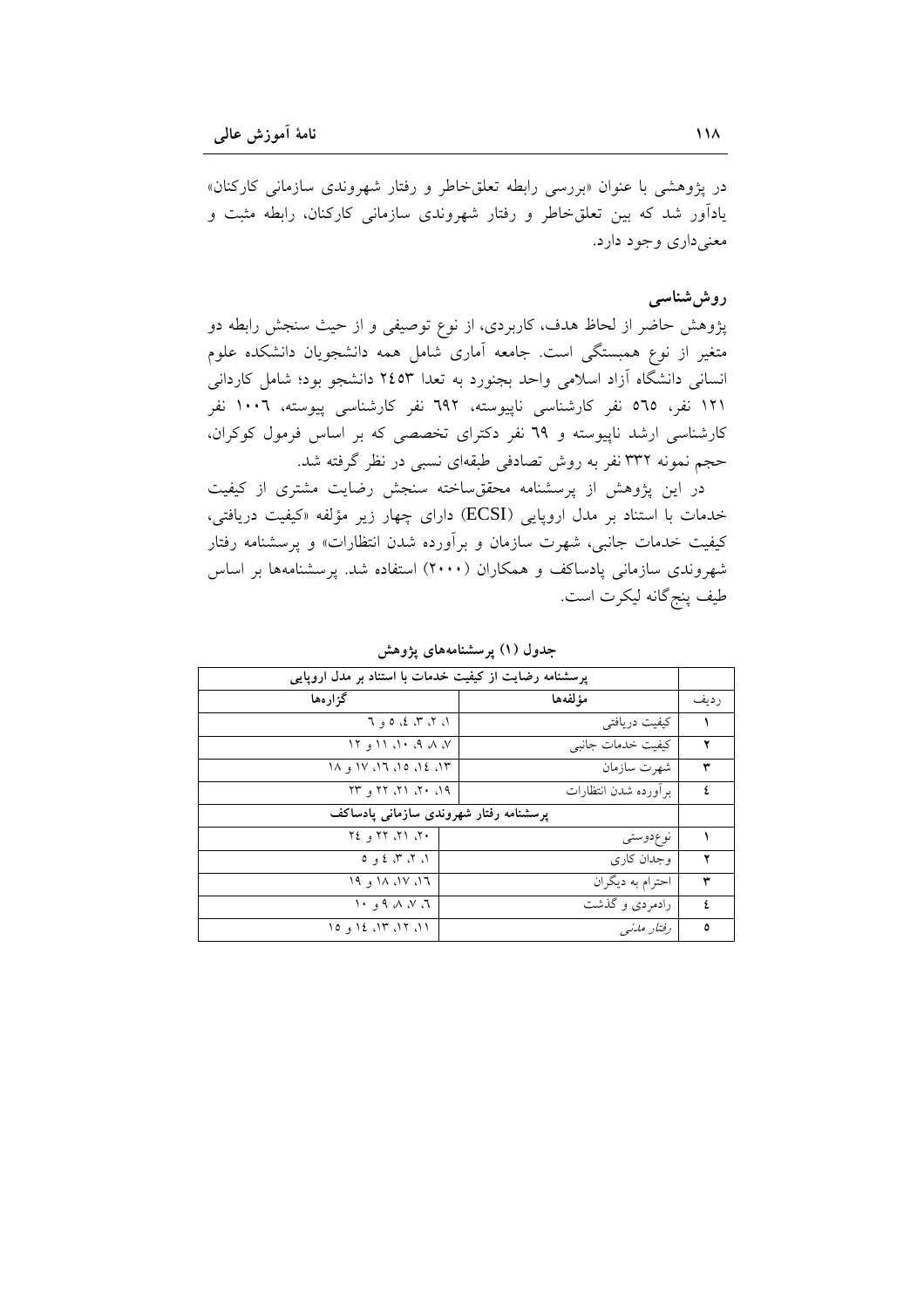پرسشنامهها بر اساس نظر ١٠ تن از اعضای هیئت علمی دانشگاه، دارای روایی صوری و محتوایی است. ضریب آلفای کرونباخ برای سنجش پایایی پرسشنامهها به ترتیب ٠/٧٦٤ و ٠/٨٩ است. برای تجزیهوتحلیل دادهها با استفاده از نرمافزار أماری Spss21 از آزمونهای ضریب همبستگی پیرسون، آزمون تی مستقل و تحلیل رگرسیون استفاده شد.

### بافتهها

بر اساس یافتههای جمعیتشناختی، ۱٤۹ نفر یعنی ٤٤/٨٨ درصد از پاسخگویان مرد و ۱۸۳ نفر یعنی ۵۵/۱۲ درصد زن هستند. از این تعداد ۱۱ دانشجو در مقطع کاردانی، ۱۸٦ کارشناسی، ۱۲۲ کارشناسی ارشد و ۱۳ دانشجوی دکتری بودند. تحلیل توصیفی متغیرهای پژوهش نیز به شرح زیر است:

| بيشينه                 | كمنه                        | دامنه<br>تغييرات                                         | واريانس                                    | انحر اف<br>معيار         | مل                                          | مىانە                              | ميانگين                                | متغیرهای پژوهش                |
|------------------------|-----------------------------|----------------------------------------------------------|--------------------------------------------|--------------------------|---------------------------------------------|------------------------------------|----------------------------------------|-------------------------------|
| $2/\Lambda$ ۳۳         | $\frac{1}{1}$               | $\mathsf{r}/\wedge\mathsf{r}\mathsf{r}$                  | $\cdot$ /0۳ $\Lambda$                      | $\cdot$ / $V^{\mu}$      | $\mathsf{r}/\mathsf{A}\mathsf{r}\mathsf{r}$ | $\mathsf{r}\wedge\mathsf{v}$       | T/177                                  | کیفیت دریافتی                 |
| $2/0$ .                | $\frac{1}{1}$               | $\mathcal{L}/\mathfrak{o}$ .                             | $\cdot$ /219                               | $\cdot$ /٦٤٨             | Y/77V                                       | $\mathbf{r}/\cdot\cdot\cdot$       | $Y/9$ rr                               | کیفیت خدمات جانبی             |
| $0/$                   | $\frac{1}{2}$               | 2/4                                                      | .7042                                      | $\cdot$ / $\vee\uparrow$ | r/rrrr                                      | $\mathsf{r}\wedge\mathsf{v}$       | $\mathbf{r}/\mathbf{1}\cdot\mathbf{1}$ | شهرت سازمانى                  |
| $2/\gamma \cdot \cdot$ | $\frac{1}{1}$               | $\Upsilon/\Upsilon$                                      | $\cdot$ /710                               | $\cdot$ /VAE             | $\mathbf{r}/\mathbf{1}\cdot\mathbf{1}$      | $\mathbf{r}/\cdot\cdot\cdot$       | $Y/\Lambda\S$                          | برأورده شدن انتظارات          |
| $0/$                   | $\frac{1}{V} \cdot \Lambda$ | $T/Y$ ۹۲                                                 | $\cdot / \lambda$                          | $\cdot$ /٤٣١             | $\mathbf{r}/\cdot\mathbf{r}$                | $\mathbf{r}/\cdot\mathbf{r}$       | $\Upsilon/\Upsilon \cdot \Lambda$      | رفتار شهروندى                 |
| 2/41                   | $\frac{1}{1}$               | $\mathsf{r} \mathsf{r} \mathsf{r} \mathsf{q} \mathsf{l}$ | $\cdot$ / $\uparrow\uparrow\downarrow\vee$ | $\cdot$ / $\cdot$ 7      | $r/\tau \cdot 9$                            | $\mathsf{r}\prime\cdot\mathsf{AV}$ | $\mathbf{r}/\cdot\cdot\mathbf{r}$      | رضايت<br>كيفيت<br>از<br>خدمات |

جدول (۲) توصیف متغیرهای پژوهش

فرضيه اول: بين رضايت از كيفيت خدمات بر اساس مدل ECSI و رفتار شهروندی سازمانی دانشجویان دانشگاه آزاد اسلامی واحد بجنورد رابطه وجود دارد.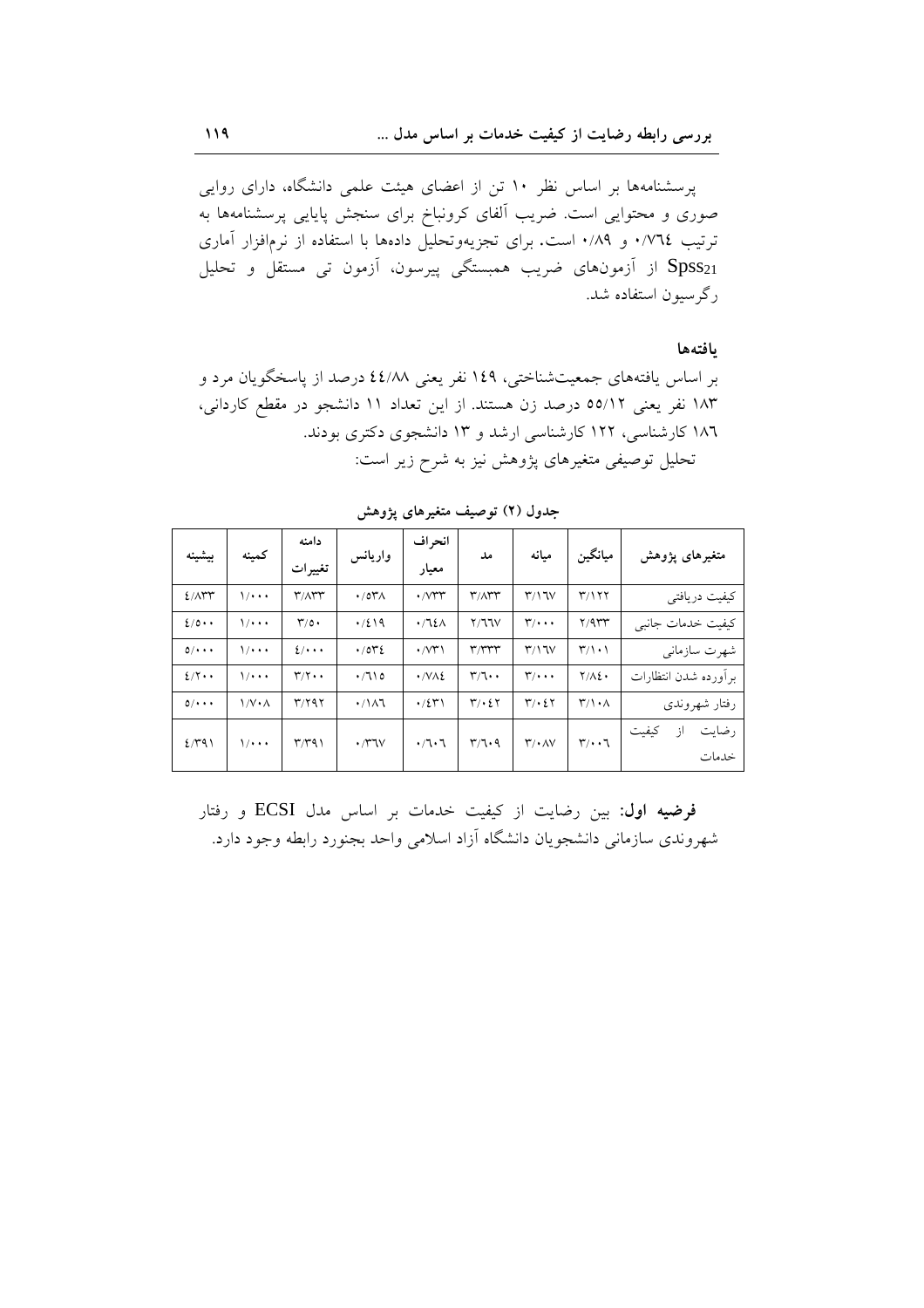| نتيجه آزمون         | معنی داری | ضريب همبستگي | تعداد نمونه | متغیرهای مورد بررسی  |
|---------------------|-----------|--------------|-------------|----------------------|
| $H_{I}$ تأييد فرض ت | بدبرة     | ۰/٦٢۱        | بسهس        | رضایت از کیفیت خدمات |
|                     |           |              |             | رفتار شهروندى        |

جدول (۳) خروجی ضریب همبستگی پیرسون برای فرضیه اول

ضریب همبستگی پیرسون میان دو متغیر رضایت از کیفیت خدمات بر اساس مدل ECSI و رفتار شهروندی ۰٫٦۲۱ به دست آمده است. مقدار معنیداری ۰/۰۰۰ از سطح خطای ۱٪ کوچکتر بوده و نشان میدهد همبستگی مشاهده شده معنیدار است؛ بنابراین با اطمینان ۹۹٪ بین رضایت از کیفیت خدمات بر اساس مدل ECSI و رفتار شهروندي رابطه معنى دارى وجود دارد.

فرضیه دوم: بین کیفیت دریافت<sub>ی</sub> و رفتار شهروندی سازمان<sub>ی</sub> دانشجویان دانشگاه أزاد اسلامي واحد بجنورد رابطه وجود دارد.

با توجه به جدول (٤)، ضريب همبستگي پيرسون ميان دو متغير كيفيت دريافتي و رفتار شهروندی ۰/۱۰۷ – به دست آمده است. مقدار معنیداری ۰/۰۵۲ از سطح خطای ۱٪ بزرگتر بوده و نشان میدهد این همبستگی، معنیدار نیست؛ بنابراین با اطمینان ۹۵٪ بین کیفیت دریافتی و رفتار شهروندی سازمانی رابطه معنیداری وجود ندار د.

**فرضیه سوم:** بین کیفیت خدمات جانبی و رفتار شهروندی سازمانی دانشجویان دانشگاه أزاد اسلامی واحد بجنورد رابطه وجود دارد.

ضریب همبستگی پیرسون میان دو متغیر کیفیت خدمات جانبی و رفتار شهروندی ٤٣٧٪. به دست آمده است. مقدار معنىدارى ٠/٠٠٠ از سطح خطاى ١٪ كوچكتر بوده و نشان می دهد این همبستگی، معنی دار است؛ بنابراین با اطمینان ۹۹٪ بین کیفیت خدمات جانبي و رفتار شهروندي رابطه وجود دارد.

فرضیه چهارم: بین شهرت سازمان و رفتار شهروندی سازمانی در بین دانشجویان دانشگاه آزاد اسلامی واحد بجنورد رابطه وجود دارد.

با توجه به جدول (٤)، ضریب همبستگی میان دو متغیر شهرت سازمان و رفتار شهروندی ۰/٦٧٢ به دست آمده است. مقدار معنیداری ۰/۰۰۰ از سطح خطای ۱٪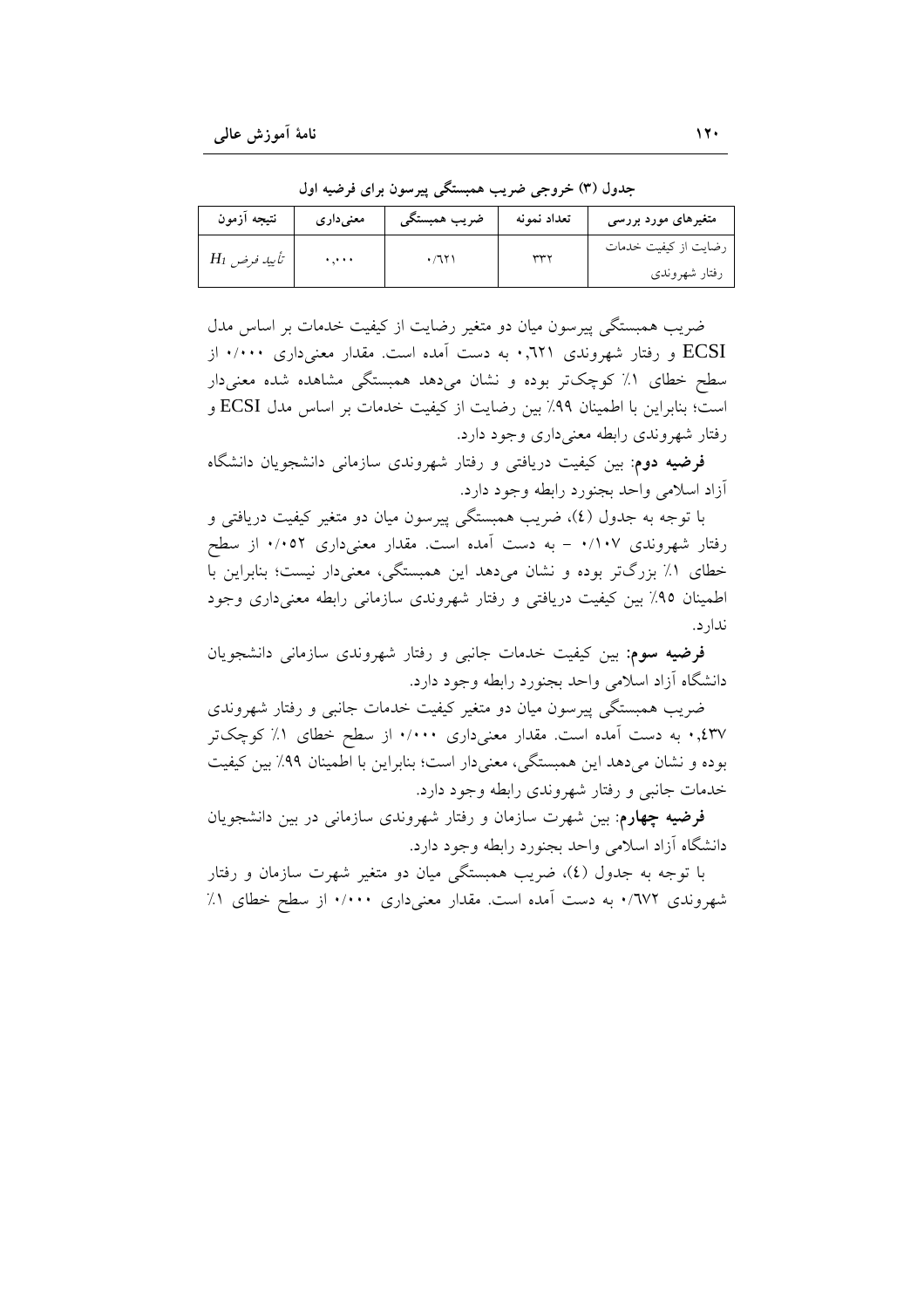کوچکتر بوده و نشان میدهد این همبستگی، معنیدار است؛ بنابراین با اطمینان ۹۹٪ بین شهرت سازمان و رفتار شهروندی رابطه معنیداری وجود دارد.

فرضیه پنجم: بین برآورده شدن انتظارات و رفتار شهروندی سازمانی دانشجویان دانشگاه أزاد اسلامی واحد بجنورد رابطه وجود دارد.

با توجه به جدول (٤)، ضریب همبستگی پیرسون میان دو متغیر برآورده شدن انتظارات و رفتار شهروندی ۰/۱۱۷ - به دست آمده است. مقدار معنیداری نیز ۰/۰۳۲ به دست آمده است که از سطح خطای ۱٪ بزرگتر بوده و نشان میدهد این همبستگی، معنیدار است؛ بنابراین با اطمینان ۹۵٪ بین برآورده شدن انتظارات و رفتار شهروندي رابطه معنى داري وجود ندارد.

| نتيجه آزمون       | معنىدارى                       | ضريب همبستگي                                                                          | تعداد نمونه | متغیرهای مورد بررسی    |
|-------------------|--------------------------------|---------------------------------------------------------------------------------------|-------------|------------------------|
| $H_I$ رد فرض      | $\cdot$ / $\cdot$ 0 $\Upsilon$ | $ \cdot$ / $\cdot$ $\cdot$                                                            | ٣٣٢         | كيفيت دريافتي          |
|                   |                                |                                                                                       |             | رفتار شهروندى          |
| $H_l$ تأييد فرض   | $\cdot/\!\cdot\cdot\backslash$ | $\boldsymbol{\cdot}$ / $\boldsymbol{\xi}$<br>$\boldsymbol{\Upsilon}\boldsymbol{\vee}$ | ٣٣٢         | كيفيت خدمات جانبي      |
|                   |                                |                                                                                       |             | رفتار شهروندى          |
| $H_{I}$ تأييد فرض | $\cdot/\!\cdot\cdot\backslash$ | $\boldsymbol{\cdot}$ / $\boldsymbol{\mathrm{VV}}$ $\boldsymbol{\mathrm{Y}}$           | ٣٣٢         | شهرت سازمان            |
|                   |                                |                                                                                       |             | رفتار شهروندى          |
| $H_I$ رد فرض      | $\cdot$ / $\cdot$ / $\uparrow$ | $ \cdot$ / $\setminus$ $\vee$                                                         | ٣٣٢         | برأورده شدن انتظارات و |
|                   |                                |                                                                                       |             | رفتار شهروندى سازمانى  |

جدول (٤) خروجی ضریب همبستگی پیرسون برای فرضیههای دوم تا پنجم

فرضیه ششم: رضایت از کیفیت خدمات بر رفتار شهروندی سازمانی دانشجویان تأثير دارد.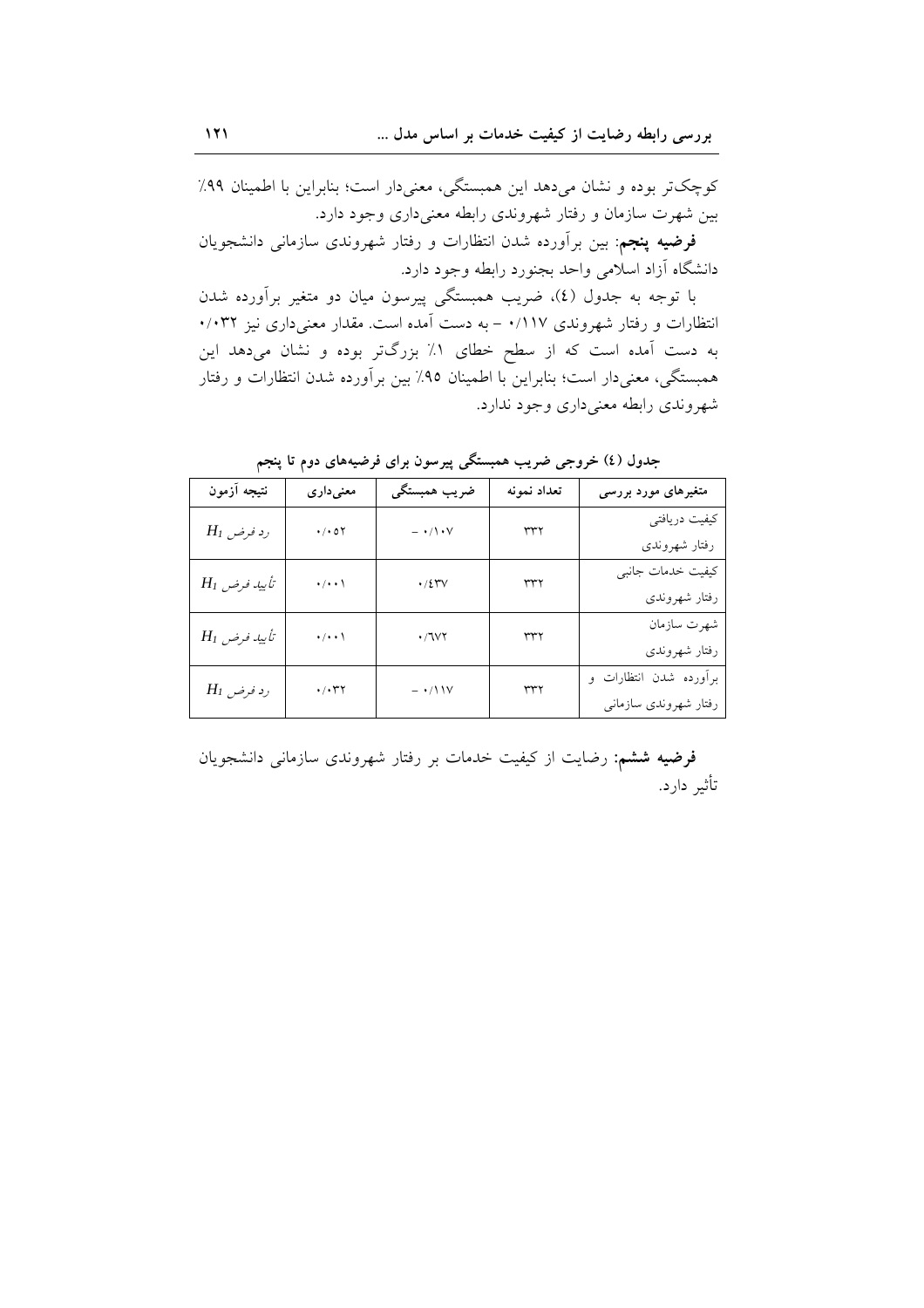| ضريب استاندارد نشده                     |                                   | ضريب                             | مقدار             |                             |                   |
|-----------------------------------------|-----------------------------------|----------------------------------|-------------------|-----------------------------|-------------------|
|                                         |                                   | استاندارد شده                    | تى                | معنىدارى                    |                   |
| انحراف                                  |                                   | بتای استاندارد                   | B                 | انحراف استاندارد            |                   |
| B                                       | استاندارد                         |                                  |                   |                             |                   |
| $r$ $r$ $q$ $r$                         | .7177                             |                                  | YV/VA.            | ه د در                      | (Constant)        |
| $ \cdot$ $\wedge$ $\Upsilon$ $\Upsilon$ | $\cdot/\cdot\vee\mathcal{E}$      | $-\cdot$ / $\cdot$ { $\wedge$    | $-1/2$ rr         | $\cdot$ /٦٦٦                | كيفيت خدمات جانبي |
| $\cdot$ / $\cdot$ 2 $\cdot$             | $\cdot/\cdot \wedge \cdot$        | $ \cdot$ / $\cdot$ $\vee$ $\tau$ | .7079             | $\cdot$ /v90                | شهرت سازماني      |
| $-\cdot/\cdot\cdot$ 9                   | $\cdot$ / $\cdot$ 7.7             | $-\cdot/\cdot$ \V                | $-\cdot/\cdot$ 0) | $\cdot/\lambda\lambda\cdot$ | برأورده شدن       |
|                                         |                                   |                                  |                   | انتظارات                    |                   |
| $-1.99$                                 | ۰/۱۷٦                             | $-114$                           | $-107$            | $\cdot$ /0 $\vee$ 0         | رضایت از کیفیت    |
|                                         |                                   |                                  |                   |                             | خدمات             |
| $-\cdot$ / $\cdot$ 02                   | $\cdot$ / $\cdot$ $\cdot$ $\circ$ | $-1/7$ or                        | $\cdot$ /11       | $\cdot$ /297                | كيفيت دريافتي     |

جدول (٥) خروجي تحليل رگرسيون

یا توجه به جدول (٥) ملاحظه می شود میزان معنی داری تمامی متغیرها بزرگ تر از عدد استاندارد ۰/۰۵ به دست آمد و نشاندهنده این است که تمامی مؤلفهها بر متغیر رفتار شهروندي اثر گذار نيستند.

همچنین با توجه به نتایج میتوان گفت که ضریب همبستگی رگرسیون میان دو متغیر رضایت از کیفیت خدمات بر اساس مدل ECSI و رفتار شهروندی ۰٬۱۲۱- به دست آمده است. مقدار معنى دارى نيز ٠/٠٠٨ به دست آمد و نشان مى دهد اين همبستگی، معنی دار است.

ضریب همبستگی رگرسیون میان دو متغیر کیفیت خدمات جانبی و رفتار شهروندی ۰/٤٣۷ و مقدار معنیداری ۰/۰۰۲ و ضریب همبستگی رگرسیون میان دو متغیر شهرت و رفتار شهروندی ۷۷۲/۰ با مقدار معنی داری ۰/۰۰۰ به دست آمد که نشان می دهد این همبستگی، معنی دار است.

ضریب همبستگی رگرسیون میان کیفیت دریافتی و رفتار شهروندی ۰/۱۰۷ – و مقدار معنیداری ۰/٤٩٦ و ضریب همبستگی رگرسیون بین برآورده شدن انتظارات و رفتار شهروندی ۱۱۷/۰ – و مقدار معنی داری ۰/۸۸ به دست آمد که نشان می دهد بین این متغیرها همبستگی معنیدار نیست.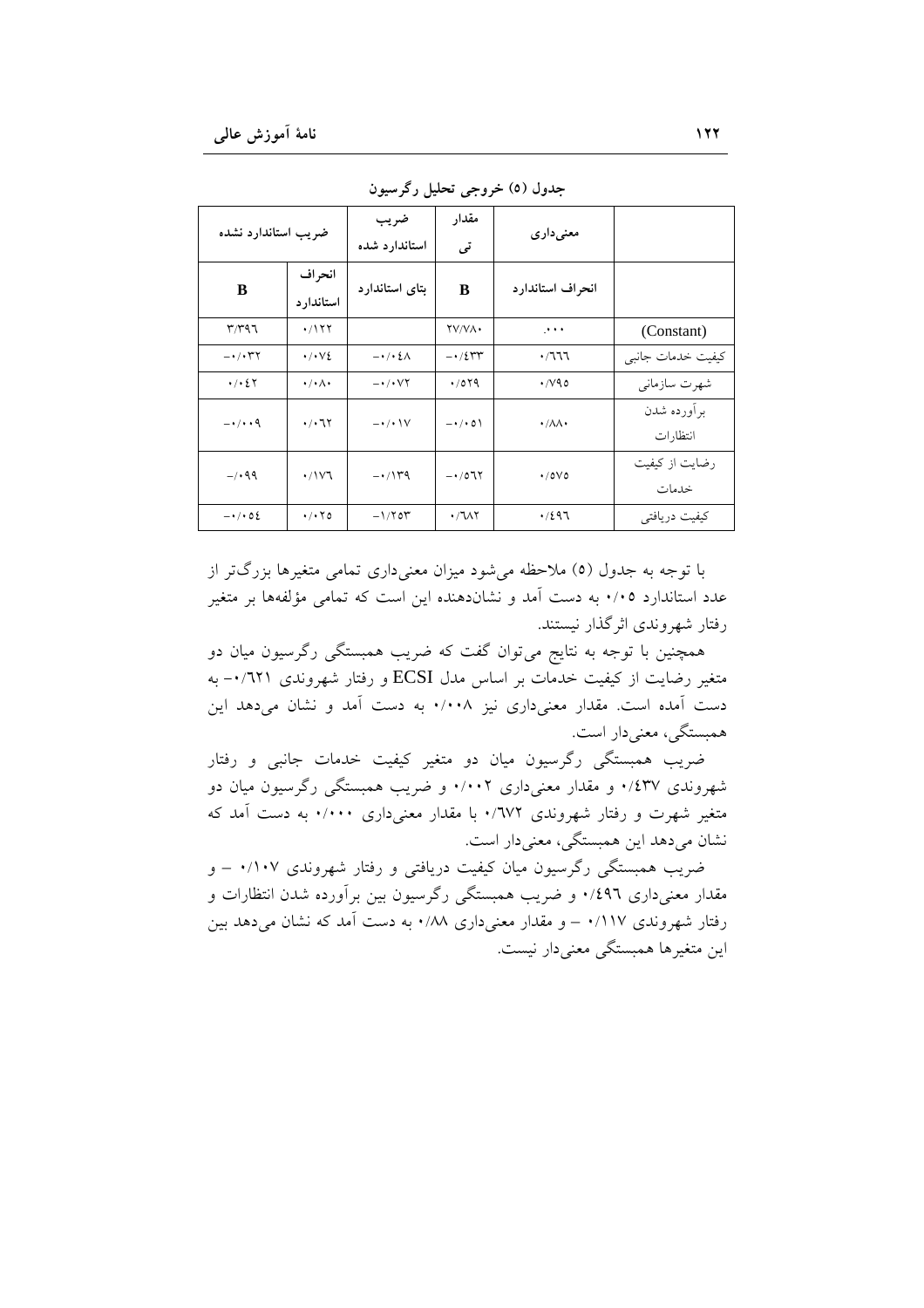| فاصله اطمينان ٩٥٪       |                                         | مقدار معنىدارى                 | مقدار t                                 | ميانگين                           | متغیرهای پژوهش       |
|-------------------------|-----------------------------------------|--------------------------------|-----------------------------------------|-----------------------------------|----------------------|
| حد بالا                 | حد پایین                                |                                |                                         |                                   |                      |
| $\cdot$ /۲۰۱            | $\cdot$ / $\cdot$ 2 $\tau$              | $\cdot/\cdot\cdot$ ۳           | $\mathbf{r}/\cdot\mathbf{r}$            | ۳/۱۲۲                             | كيفيت دريافتي        |
| $\cdot/\sqrt{2}$        | $\cdot/\cdot$ YV                        | $\cdot/\cdot$ \ \              | $T/\Sigma V9$                           | Y/9                               | كيفيت خدمات جانبي    |
| $\cdot/\Lambda$         | $\cdot$ / $\cdot$ $\uparrow$ $\uparrow$ | $\cdot$ / $\cdot$ \ $\Upsilon$ | Y/O1V                                   | $\mathcal{L}/\mathcal{L}$         | شهرت سازماني         |
| $-\cdot/\cdot\vee\circ$ | $-1722$                                 | $\cdot/\cdot\cdot$             | $-\mathsf{r}/\mathsf{v}\cdot\mathsf{q}$ | $Y/\Lambda\S$                     | برأورده شدن انتظارات |
| $1/\cdot V$             | $\cdot$ / $\cdot$ 09                    | $\cdot$ / $\cdot$ \            | 2/27                                    | $\mathbf{r}/\cdot\cdot\mathbf{r}$ | رضایت از کیفیت خدمات |

برای بررسی وضعیت متغیرهای پژوهش از آزمون t تکنمونه استفاده شده است.

جدول (٦) نتایج آزمون t تکنمونه برای متغیرهای پژوهش

میانگین دیدگاه پاسخدهندگان در بعد رضایت از کیفیت خدمات ۳/۰۰٦ به دست آمد که بزرگتر از حد وسط طیف لیکرت است. مقدار معنیداری نیز ۰/۰۰۱ به دست آمد که کوچکتر از سطح خطای ۰/۰۵ است؛ بنابراین میانگین مشاهده شده معنیدار است. مقدار آماره t نیز ٤/٤٦٨ به دست آمد که از مقدار بحرانی ١/٩٦ بزرگتر است. به استناد هر یک از این یافتههای آماری با اطمینان ۹۵ درصد می توان گفت: رضایت از کیفیت خدمات در وضعیت مطلوبی قرار دارد.

میانگین دیدگاه پاسخدهندگان در بعد کیفیت دریافتی۲/۱۲۲ به دست آمده است که بزرگتر از حد وسط طیف لیکرت است. مقدار معنیداری نیز ۰/۰۰۳ به دست آمده که کوچکتر از سطح خطای ۰/۰۵ است؛ بنابراین میانگین مشاهده شده معنیدار است. مقدار آماره t نیز ۳/۰۳۱ به دست آمده است که از مقدار بحرانی ۱/۹۲ بزرگتر است. همچنین هر دو کران بالا و پایین فاصله اطمینان مقداری بزرگتر از صفر بوده. به استناد هریک از این یافتههای آماری با اطمینان ۹۵ درصد می توان گفت کیفیت دریافتی در وضعیت مطلوبی قرار دارد.

میانگین دیدگاه پاسخردهندگان در بعد کیفیت خدمات جانبی۲/۹۳۳ به دست آمده است که بزرگتر از حد وسط طیف لیکرت است. مقدار معنیداری نیز ۰/۰۱۱ به دست آمده که کوچکتر از سطح خطای ۰/۰۵ است بنابراین میانگین مشاهده شده معنی دار است. مقدار آماره t نیز ۳/٤٧٩ به دست آمده است که از مقدار بحرانی ۱/۹٦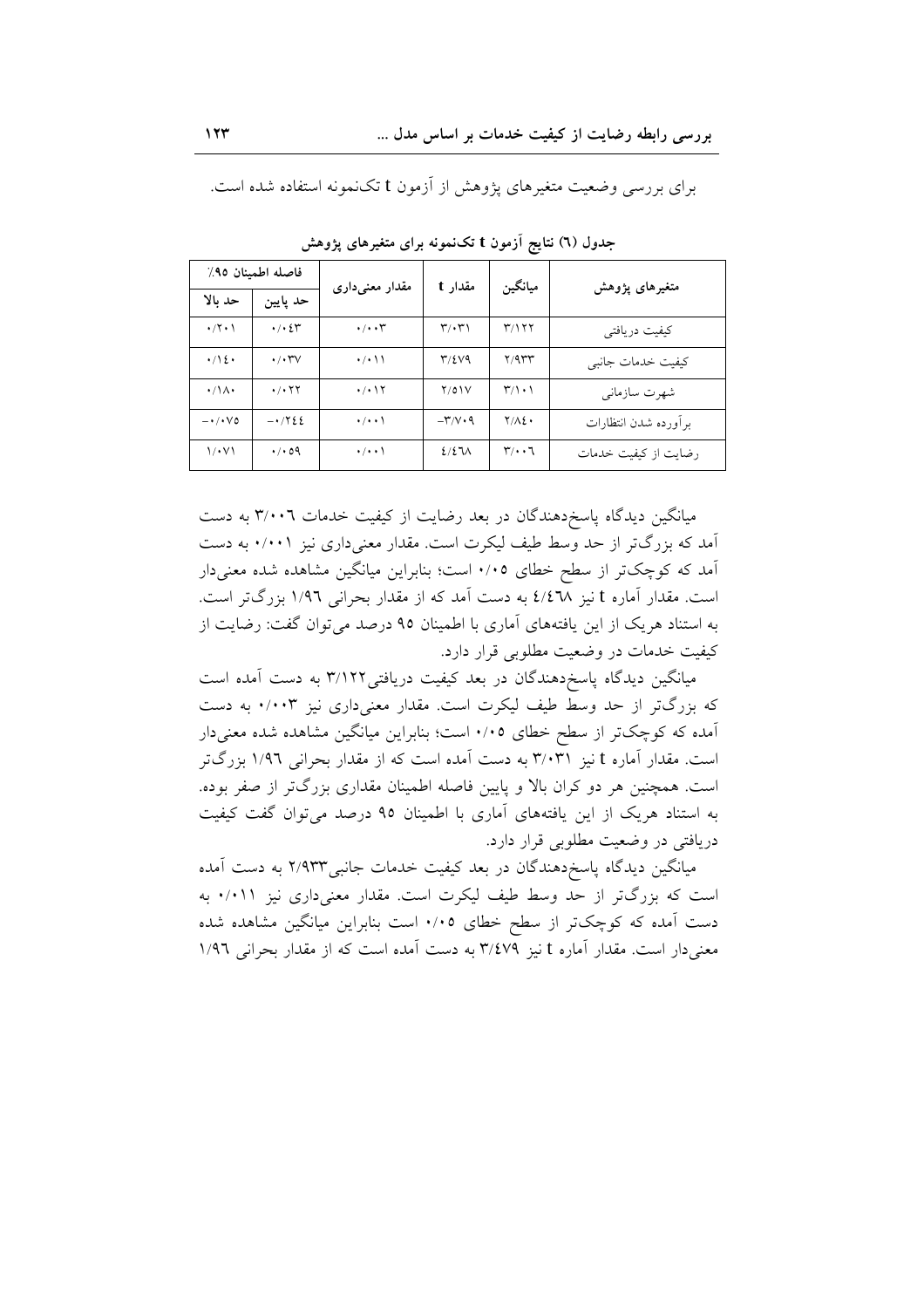بزرگتر است. به استناد هریک از این یافتههای آماری با اطمینان ۹۵ درصد می توان گفت کیفیت خدمات جانبی در وضعیت مطلوبی قرار دارد.

میانگین دیدگاه پاسخدهندگان در بعد شهرت سازمانی۲/۱۰۱ به دست آمده است که بزرگتر از حد وسط طیف لیکرت است. مقدار معنیداری نیز ۰/۰۱۲ به دست آمده که کوچکتر از سطح خطای ۰/۰۵ است بنابراین میانگین مشاهده شده معنیدار است. مقدار آماره t نیز ۲/٥۱۷ به دست آمده است که از مقدار بحرانی ۱/۹۲ بزرگتر است. همچنین هر دو کران بالا و پایین فاصله اطمینان مقداری بزرگتر از صفر بوده (مثبت) و ادعای آزمون تأیید می شود. به استناد هریک از این یافتههای آماری با اطمینان ۹۵ درصد می توان گفت شهرت سازمانی در وضعیت مطلوبی قرار دارد.

میانگین دیدگاه پاسخدهندگان در بعد برأورده شدن انتظارات ۲/۸٤ به دست أمده است که بزرگتر از حد وسط طیف لیکرت است. مقدار معنیداری نیز ۰/۰۰۱ به دست آمده که کوچکتر از سطح خطای ۰/۰۵ است بنابراین میانگین مشاهده شده معنیدار است. مقدار آماره t نیز ۳/۷۰۹ – به دست آمده است که از مقدار بحرانی ١/٩٦ كوچكتر است. به استناد هريك از اين يافتههاى آمارى با اطمينان ٩٥ درصد می توان گفت بر اَورده شدن انتظارات در وضعیت مطلوبی قرار ندارد.

# بحث و نتبجه گېرې

هدف از اجرای این پژوهش، بررسی رابطه رضایت از کیفیت خدمات و رفتار شهروندی سازمانی در دانشگاه آزاد اسلامی واحد بجنورد بود. نظر به تعدد مؤسسات آموزش عالی غیر دولتی که سعی در جذب دانشجو دارند، در این یژوهش، علاوه بر بررسی رابطه مؤلفههای کیفیت دریافتی و برآورده شدن انتظارات مشتری، بررسی رابطه عامل «شهرت سازمانی» با رفتار مشتریان- یا درواقع دانشجویان- نیز مدنظر است. بر این اساس، پژوهش با استناد به مدل ECSI انجام گرفت و یافتههای پژوهش نشاندهنده رابطه رضایت از کیفیت خدمات و رفتار شهروندی سازمانی دانشجویان است که همسو با یافتههای صفرنیا و همکاران (۱۳۹۲)، یاوالاچه-ایلای (۲۰۱٤)، میائو (۲۰۱۱) و رورخام (۲۰۱۰) است که نشان دادند برآورده شدن انتظارات توسط مشتری بر رفتار شهروندی وی تأثیر میگذارد. تأیید رابطه شهرت سازمانی با رفتار شهروندی سازمانی نیز همسو با نتایج طالقانی و همکاران (۱۳۹۱) است. همچنین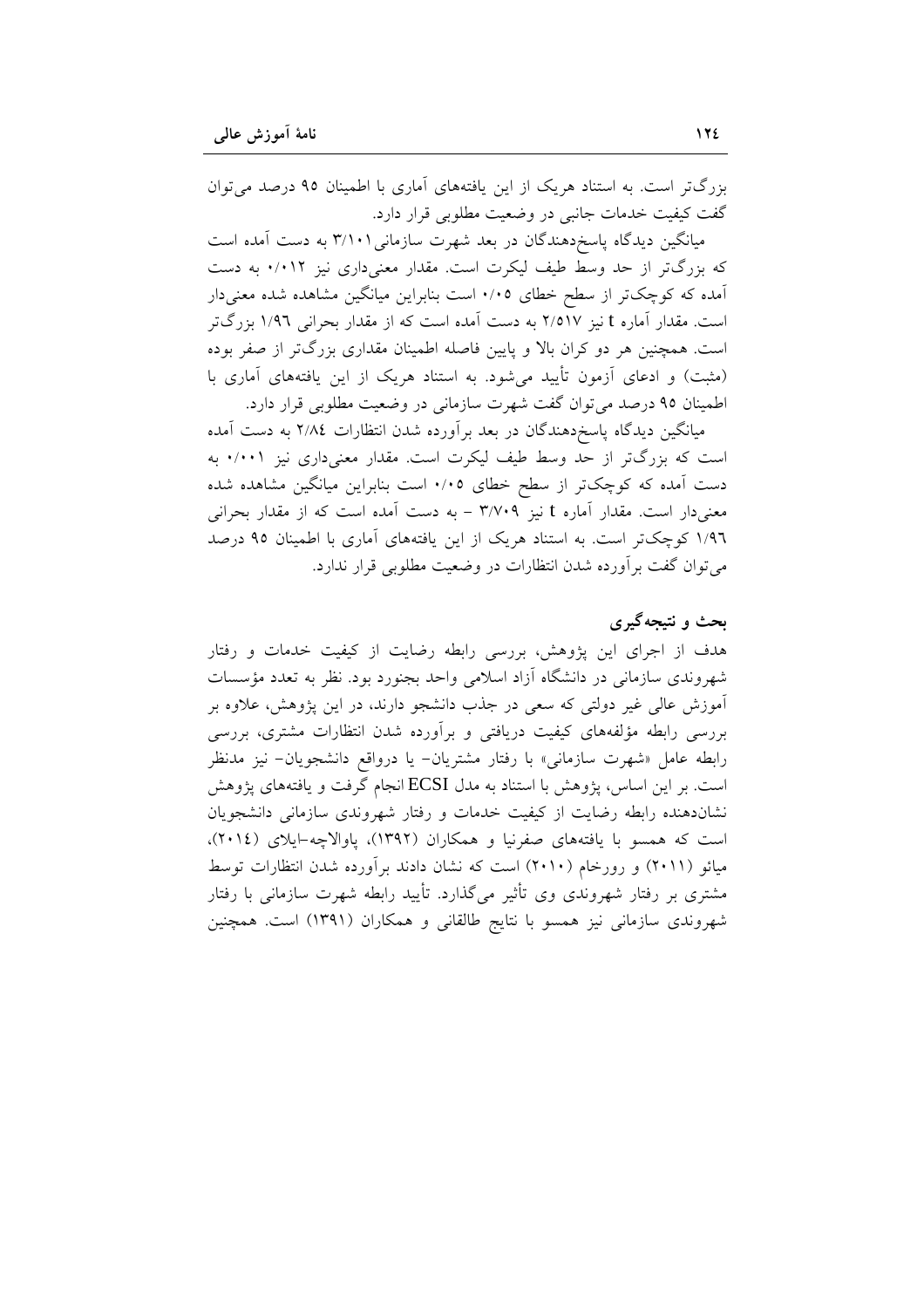نتایج پژوهش را میتوان بهگونهای مؤید نتایج پژوهش روحانی و امانی (۲۰۱٦) دانست که به رابطه فرهنگ سازمانی و رفتار شهروندی سازمانی اشاره داشتند.

نتايج پژوهش نشان داد برأورده شدن انتظارات در وضعيت مطلوبي قرار ندارد. این یافته با یافتههای حیدری سورشجانی و همکاران (١٣٩٥) و خطیبی و همکاران (۱۳۹۰) همسوست که بیان کردند –در جامعه آماری مورد نظر–بین وضع موجود و وضع مطلوب شکاف معنیدار و منفی وجود دارد؛ اما با نتایج حیدری رفعت و همکاران (۱۳۹۲) مطابقت ندارد که نشان دادند کیفیت خدمات آموزشی در همه ابعاد، بيشتر از حد متوسط است.

امروزه به علت تقاضاهای فزاینده برای آموزش و منافع بالای آموزش، در کنار دانشگاههای دولتی سایر بخشها نیز به عرضه آموزش روی آوردهاند. دانشگاههای پیام نور، غیرانتفاعی، دانشگاه آزاد اسلامی و دانشگاه جامع علمی و کاربردی، هر کدام بهنوعی برای جذب مشتریان و دانشجویان بیشتری در نظام خود می کوشند تا از مزایای آن بهرهمند شوند. در این کشاکش، دانشگاهی برنده خواهد شد که به نیازهای مشتریان خود، آگاه و حساس باشد و در رفع آن نیازها تلاش کند و بهاصطلاح عام «مشتری مدار» باشد؛ درنتیجه دانشگاه باید بهطور فراگیر نتایج مهم مرتبط با مشتریان خود را اندازهگیری کند. همچنین مشخص کند که در ارتباط با مشتریان خود چه نتايجي به دست مي آورند (ايزدي و همكاران، ١٣٨٧، ٢٨). شناخت مشتريان نظام أموزشی، یکی از مسائل اساسی مدیریت و ارزیابی کیفیت در أموزش عالی است. به علت تنوع مشتريان، دانشگاهها و مؤسسات آموزش عالی بايد به اين اجماع نظر دست یابند که مشتریان أنها مهم هستند و در درجه اول به نیازها و خواستههای أنها توجه کنند. توجه به نیازها و انتظارات دانشجویان می تواند گامی مهم در بهبود کیفیت نظام آموزشی باشد. با توجه به مسئله رقابت در بازارهای داخلی و بینالمللی در عرضه أموزش و از همه مهمتر جذب دانشجویان و با عنایت به طیف گسترده جوانان خواستار آموزشهای عالی، دانشگاه آزاد اسلامی واحد بجنورد نیز مانند هر سازمان دیگری، باید در جهت رضایت مشتریان خود یعنی دانشجویان تلاش کند.

با عنایت به یافتههای پژوهش، پیشنهادهای زیر ارائه می شود:

– برنامەریزی،ای کلاس،ا دقیق و بەموقع انجام گیرد، منابع اطلاعاتی استفاده شده از سوی استادان و دانشگاه، مناسب و بهروز شوند.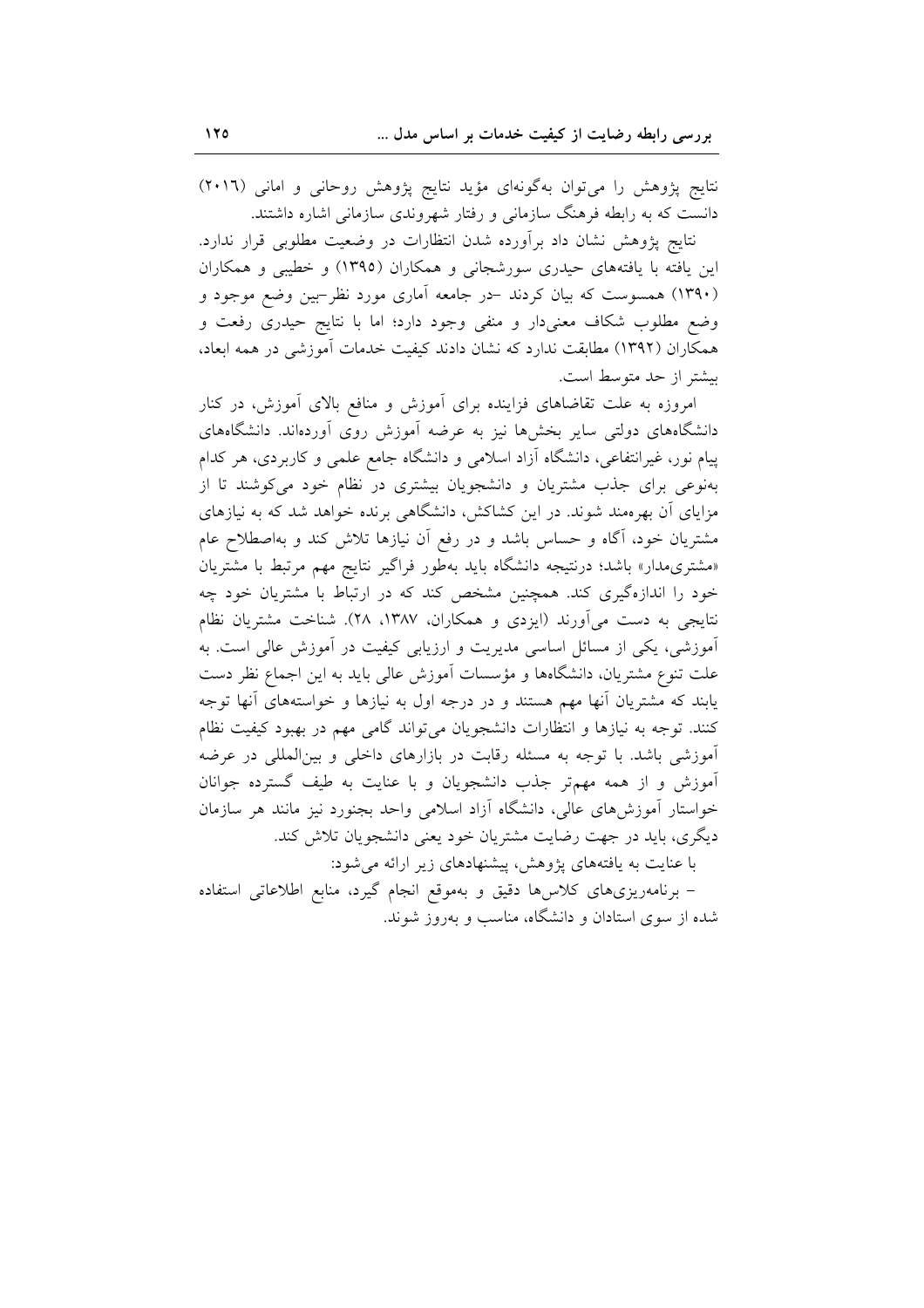–قوانین آموزشی و پژوهشی دانشگاه بهصورت واضح و مشخص بوده و بهخوبی اطلاعرسانی شوند. - بر خدمات<sub>ی</sub> که دانشگاه ارائه میکند نظارت دقیقتری صورت گیرد، امکانات رفاهی مناسب و ارزان از سوی دانشگاه ارائه شود. – ارتباط علمی بیشتری با مجامع علمی داخلی و بینالمللی در جهت افرایش کیفیت محتوای آموزشی بهمنظور بهبود تصویر و شهرت سازمانی دانشگاه آزاد اسلامی برقرار شود.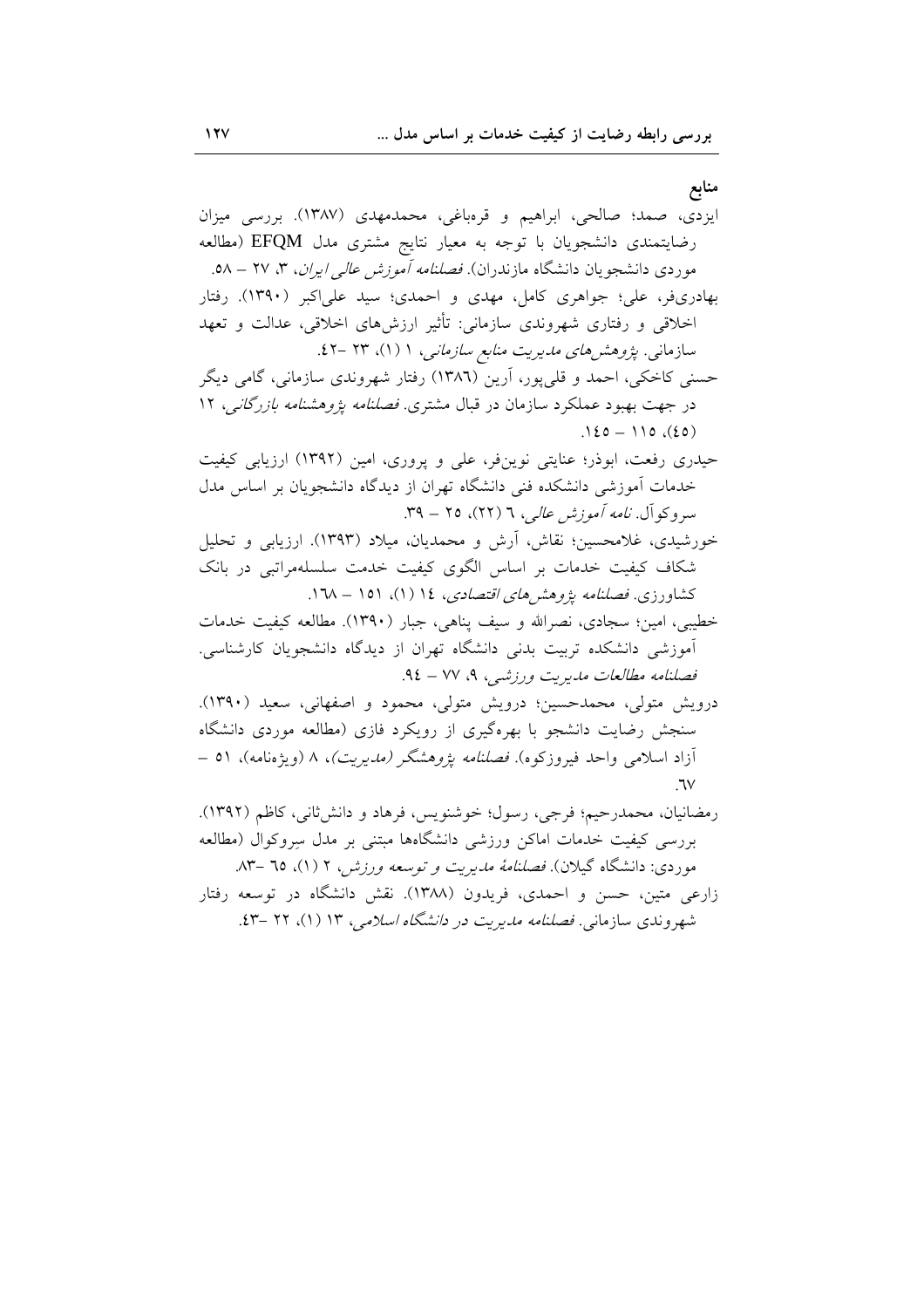زاهدی، سکینه (۱۳۹۰). نقدی بر کاربرد مدل سروکوآل در ارزیابی خدمات آموزشی دانشگاهی: مورد دانشکده مهندسی برق و کامپیوتر دانشگاه شهید بهشتی. *ینجمین همایش ارزیابی کیفیت در نظام دانشگاهی*، ایران، تهران. سبحانی نژاد، مهدی و فردائی بنام، کیوان (۱۳۸۸). اعتبارسنجی آموزشی رهیافتی نوین در ارزیابی و تضمین کیفیت اَموزش عالی؛ *مجموعه مقالههای همایش مل<sub>ک</sub> نظارت* و *ارزیابی آموزش عالی، ۲۱* اسفند ۱۳۸۷، جلد ۲. شکستهبند، غلامرضا (۱۳۸۸). کیفیت خدمات و رضایت مشتریان (بررسی رابطه بین كيفيت خدمات بانك مسكن و رضايت مشتريان، با استفاده از مدل كيفيت خدمات در اهواز نشیر*یه بانک و اقتصاد (ویژه هفته بانکداری)؛ ۱۰۱، ۳۰ – ۲*۰. صدقی، عباس؛ سیدجوادین، سید رضا؛ مطلبی، داود؛ حسینی؛ سید جابر و یزدانی، حمیدرضا (۱۳۸۸). بررسی مقایسهای مدلهای شاخص رضایت مشتری و ارائه مدلی برای سنجش رضایت مؤدیان مالیاتی سازمان امور مالیاتی کشور. *مدیریت*  $11\wedge -1$ ۰۱ (۲)، ا $\zeta$ گانبی، ا صفرنیا، حسن؛ احمدی، پرویز و نثری، نیلوفر (۱۳۹۲) بررسی تأثیر درک عدالت توسط مشتری بر رضایت و رفتار شهروندی آنان. *چشم\نداز مدیریت بازرگانی،*  $.172 - 120.10$ طالقاني، غلامرضا؛ نرگسيان، عباس؛ غريبي، مجتبي و كوشكي، عليرضا (١٣٩١). بررسی رابطه بین شهرت سازمان با نگرش۵ای شغلی کارکنان شرکت ایران خو درو. *فصلنامه مدیریت فرهنگسازمانی، ۱۰* (۱)، ۱۰۱. طباطبایی هنزایی، ولی و اخوان، نیما (۱۳۸۹). بررسی ارتباط بازاریابی درونی و کیفیت خدمات: مطالعه موردی بانک کشاورزی. *همایش چالش۵ملی مدیریت و رهبری در سازمانهای ایرانی،* ایران، دانشگاه آزاد اسلامی واحد علوم و تحقیقات اصفهان. عباسیان، مریم؛ چمن، رضا؛ موسوی، عباس؛ امیری، محمد؛ غلامی طارمسری، مهشید؛ ملکی، فهیمه و راعی، مهدی (۱۳۹۲). تحلیل شکاف بین ادراکات و انتظارات دانشجویان از کیفیت خدمات آموزش<sub>ی</sub> با استفاده از مدل سروکوال*. مجله دانشگاه* علوم پزشکی قسم، ۷ (۲)، ۲ – ۹. عظیمزاده، سید مرتضی؛ خبیری، محمد و اسدی، حسن (۱۳۸۹). تعیی*ن ارتباط بین* رفتار شهروندی سازمانی شخصیت و نقش تعدیل کننده متغیرهای جمعیت شناختی. فصلنامه مدیریت ورزشه ، ٤، ٢٧ -٤٢.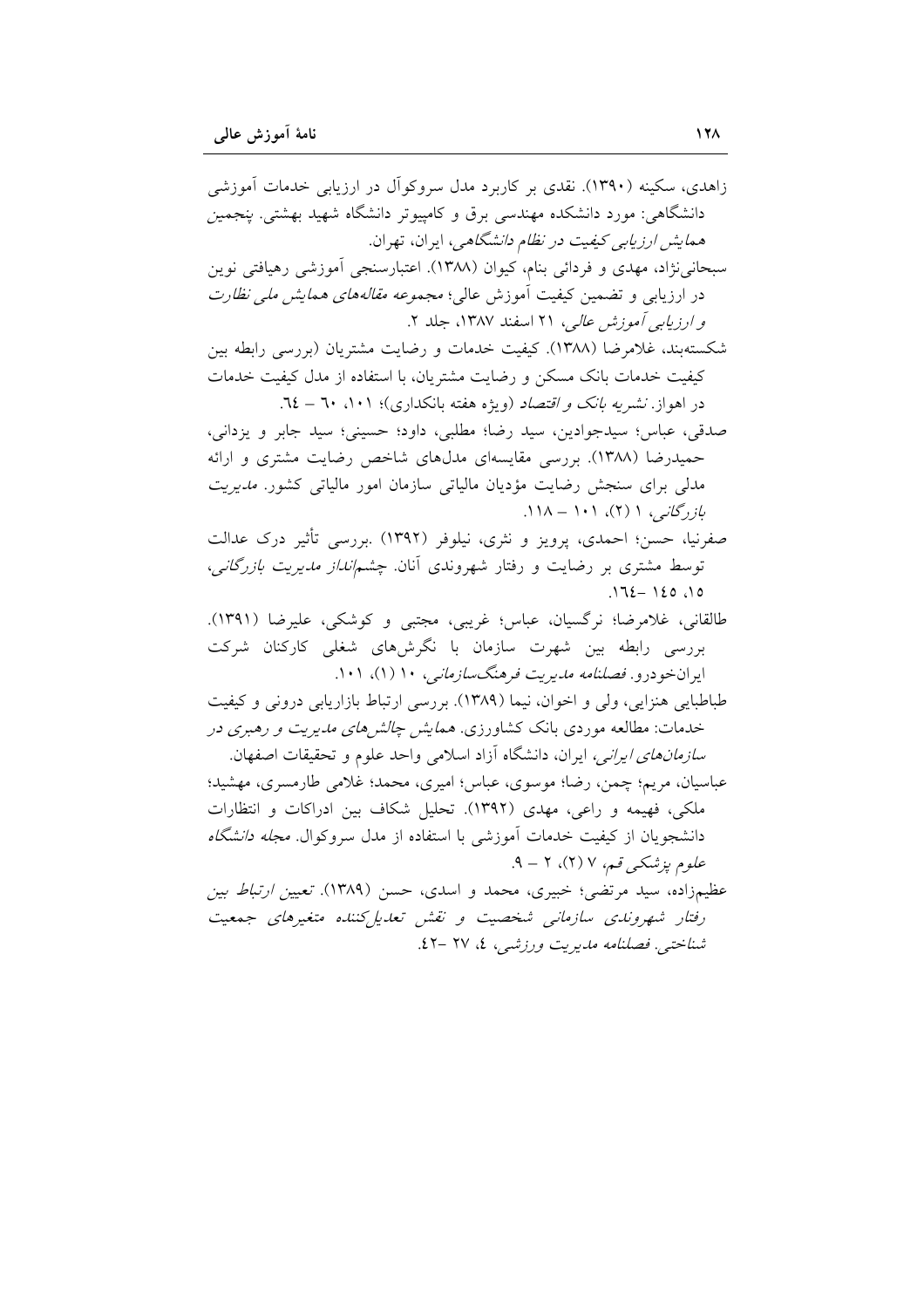فعلی، سعید؛ بیگلری، نگین و پزشکی راد، غلامرضا (۱۳۹۰). رضایتمندی دانشجویان دانشکده کشاورزی دانشگاه تربیت مدرس از کیفیت خدمات آموزشی ارائه شده به أنها با استفاده از مدل كيفيت خدمت SERVQUAL مج*له تحقيقات اقتصاد* و توسعه کشاورزی ایران، ۲\_۶۲ (۲)، ۱۹۰ -۰۵. کروبی، مهدی و یوسفی، جواد (۱۳۸۹). مقایسه ادراکات و انتظارات مهمانان نسبت به پنج بعد کیفیت خدمات در صنعت هتلداری (مطالعه موردی: هتل همای ۲ مشهد). فصلنامه مطالعات گردشگری، ۵ (۱۳)، ۲۵ –۸٤. محبیفر، رفعت؛ عتیقهچیان، گلرخ، غلامعلیپور، سجاد و تقی زاده، ساناز (۱۳۹۲). تحلیل کیفیت خدمات آموزشی از دیدگاه دانشجویان دانشکده بهداشت و پیراپزشکی دانشگاه علوم پزشکی قزوین بر اساس مدل SERVQUAL. *مجله* علمی کمیته تحقیقات دانشجویی دانشگاه قزوین (ادراک)، ۸ ( ۳۱)، ٤ – ۱۰. موسی خانی، مرتضی؛ الوانی، سیدمهدی؛ میرزایی، مهدی و محمدی، سمیه (۱۳۹۱). بررسی ارتباط میان رفتار شهروند سازمانی و عملکرد کارکنان *فصلنامه پژوهشگ*ر (مدیریت)، ۹ (۲۵)، ۷۵ -۹۰. هویدا، نادری (۱۳۸۸). بررسی سطح رفتار شهروندی سازمان<sub>ی</sub> کارکنان. *پژوهشنامه* مدیریت اجرائیے ، ۹ (۱)، ۱۰۳ – ۱۱۸.

- Cuthbert, P. (1996a). Managing Service Quality in HE: Is<br>SERVQUAL the Answer? Part 1; Managing Service Quality, 6
- (2), 11-16.<br>Cuthbert, P. (1996b). Managing Service Quality in HE: Is<br>SERVQUAL the Answer? Part 2; Managing service Quality, Vol.
- 6, No. 3, pp. 31-35.<br>Faganel, Armand (2010). Quality perception gap inside the higher<br>education institution. *International Journal of Academic* Research, 2 (1), 213-215.
- Miao, Ren-Tao (2011). Perceived Organizational Support, Job<br>Satisfaction, Task Performance and Organizational Citizenship<br>Behavior in China. Journal of Behavioral and Applied Management, 12 (2), 105-127.
- Norolnesa, R.; Saghai, A.; Shadaloie, F. & Rhimy, N. (2008). The Measuring customer satisfaction of identify opportunities to improve service researches in higher education. Research and Planning in Higher Education Quarterly, 14 (3), 97-120.<br>Organ, D. W. (1988). Organizational citizenship behavior: The good
- soldier syndrome. Lexington, M. A; Lexington Books.